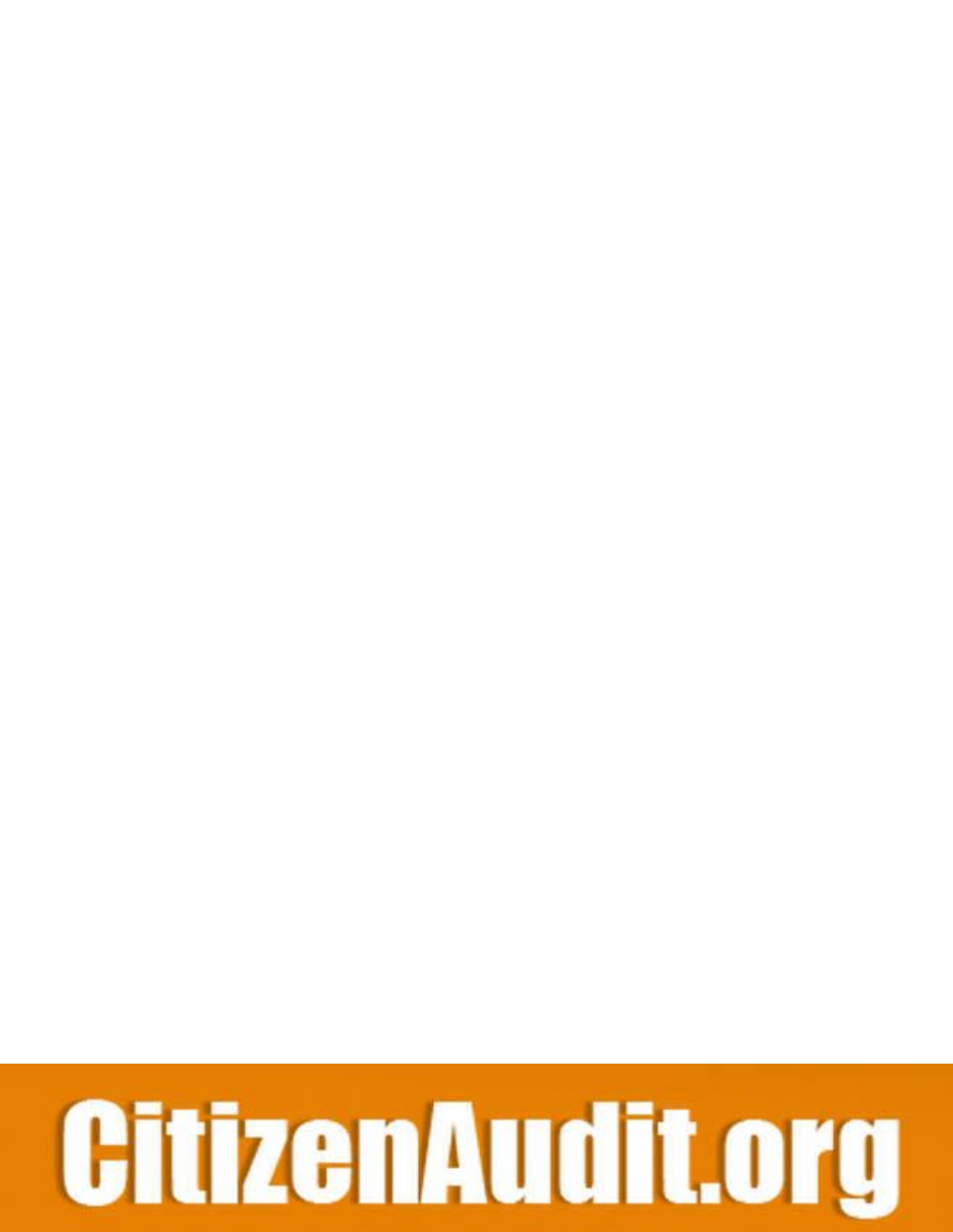| Short Form<br>Return of Organization Exempt From Income Tax<br>OMB No 1545-1150<br>Under section 501(c), 527, or 4947(a)(1) of the Internal Revenue Code (except black lung benefit trust or<br>Sponsoring organizations of donor advised funds and controlling organizations as defined in section 512(b)(13) must<br>Form 990-EZ<br>Department of the Treasury<br>other organizations with gross receipts less than \$500,000 and total assets less than \$1,250,000 at the end of the year may use this form<br>Open to Public<br>Internal Revenue Service<br>Inspection<br>The organization may have to use a copy of this return to satisfy state reporting requirements<br>For the 2009 calendar year, or tax year beginning<br>2009<br>2010<br>JUL 1<br>and ending<br>JUN 30.<br>B<br>Check if<br>C Name of organization<br>D Employer identification number<br>applicable<br>Please<br>use IRS<br>Address<br>change<br>label or<br>Name<br><b>JAZZ EDUCATION NETWORK</b><br>26-2880358<br>print or<br>Ichange<br>type<br>Initial<br>Number and street (or P.O. box, if mail is not delivered to street address)<br>E Telephone number<br>Room/suite<br>return<br>See<br>Specific 1601 OAKWOOD<br>Termin-<br>101<br>(972)<br>$233 - 9107$<br>ated<br>Instruc-<br>City or town, state or country, and $ZIP + 4$<br>Amended<br>tions<br>F Group Exemption<br>return<br>] Application<br>HIGHLAND PARK, IL<br>60035-3558<br>Number $\blacktriangleright$<br>l pendina<br>G Accounting method: $X$ Cash<br>• Section 501(c)(3) organizations and 4947(a)(1) nonexempt charitable trusts must attach a completed<br>Schedule A (Form 990 or 990-EZ).<br>Other (specify) $\blacktriangleright$<br>Website: WWW.JAZZEDNET.ORG<br>H Check $\triangleright \lfloor \underline{X} \rfloor$ if the organization is not<br>Tax-exempt status (check only one) $-\lfloor \mathbf{X} \rfloor$ 501(c) (3) $\blacktriangleleft$ (insert no.)<br>527 required to attach Schedule B (Form 990, 990-EZ, or 990-PF)<br>4947(a)(1) or<br>$K$ Check $\blacktriangleright$<br>if the organization is not a section 509(a)(3) supporting organization and its gross receipts are normally not more than \$25,000. A Form 990-EZ or<br>Form 990 return is not required, but if the organization chooses to file a return, be sure to file a complete return.<br>165,931.<br>\$<br>Add lines 5b, 6b, and 7b, to line 9 to determine gross receipts; if \$500,000 or more, file Form 990 instead of Form 990-EZ<br>Revenue, Expenses, and Changes in Net Assets or Fund Balances (See the instructions for Part I.)<br>Part I<br>7,730.<br>Contributions, gifts, grants, and similar amounts received<br>1<br>1<br>91,249.<br>2<br>Program service revenue including government fees and contracts<br>$\mathbf 2$<br>Membership dues and assessments<br>3<br>3<br>Investment income<br>4<br>4<br>5а<br>Gross amount from sale of assets other than inventory<br>5a<br>Less: cost or other basis and sales expenses<br>5b<br>b<br>Gain or (loss) from sale of assets other than inventory (Subtract line 5b from line 5a)<br>5с<br>Special events and activities (complete applicable parts of Schedule G). If any amount is from gaming, check here<br>Gross revenue (not including \$<br>of contributions<br>a<br>reported on line 1)<br>6а<br>Less: direct expenses other than fundraising expenses<br>6b<br>b<br>ĂN<br>Net income or (loss) from special events and activities (Subtract line 6b from line 6a)<br>6с<br>Gross sales of inventory, less returns and allowances<br>7a<br>7а<br>Less: cost of goods sold<br>7b<br>b<br>Gross profit or (loss) from sales of inventory (Subtract line 7b from line 7a)<br>7c<br>¢<br>Other revenue (describe > INTEREST INCOME<br>8<br>8<br>Total revenue. Add lines 1, 2, 3, 4, 5c, 6c, 7c, and 8<br>9<br>9<br>STMT 2<br>Grants and similar amounts paid (attach screedule) RECEIVED<br>10<br>10<br>11<br>Benefits paid to or for members<br>11<br><b>CRS-OSC</b><br>12<br>Salaries, other compensation, and employee penefits-<br>12<br>Professional fees and other payments to independent contractors 2010<br>13<br>13<br>Occupancy, rent, utilities, and maintenance<br>14<br>14<br>OODEN, UT<br>Printing, publications, postage, and shipping<br>15<br>15<br>85,561.<br>Other expenses (describe<br>16<br><b>STATEMENT</b><br>SEE<br>$1$ )<br>16<br>17<br><u>95,690.</u><br>Total expenses. Add lines 10 through 16<br>17<br>70,241.<br>18<br>Excess or (deficit) for the year (Subtract line 17 from line 9)<br>18<br><b>Net Assets</b><br>19<br>Net assets or fund balances at beginning of year (from line 27, column (A))<br>41,215.<br>(must agree with end-of-year figure reported on prior year's return)<br>19<br>Other changes in net assets or fund balances (attach explanation)<br>20<br>20<br>21<br>Net assets or fund balances at end of year. Combine lines 18 through 20<br>21<br>Part II<br>Balance Sheets. If Total assets on line 25, column (B) are \$1,250,000 or more, file Form 990 instead of Form 990-EZ. |  |                                     |  |                    |
|---------------------------------------------------------------------------------------------------------------------------------------------------------------------------------------------------------------------------------------------------------------------------------------------------------------------------------------------------------------------------------------------------------------------------------------------------------------------------------------------------------------------------------------------------------------------------------------------------------------------------------------------------------------------------------------------------------------------------------------------------------------------------------------------------------------------------------------------------------------------------------------------------------------------------------------------------------------------------------------------------------------------------------------------------------------------------------------------------------------------------------------------------------------------------------------------------------------------------------------------------------------------------------------------------------------------------------------------------------------------------------------------------------------------------------------------------------------------------------------------------------------------------------------------------------------------------------------------------------------------------------------------------------------------------------------------------------------------------------------------------------------------------------------------------------------------------------------------------------------------------------------------------------------------------------------------------------------------------------------------------------------------------------------------------------------------------------------------------------------------------------------------------------------------------------------------------------------------------------------------------------------------------------------------------------------------------------------------------------------------------------------------------------------------------------------------------------------------------------------------------------------------------------------------------------------------------------------------------------------------------------------------------------------------------------------------------------------------------------------------------------------------------------------------------------------------------------------------------------------------------------------------------------------------------------------------------------------------------------------------------------------------------------------------------------------------------------------------------------------------------------------------------------------------------------------------------------------------------------------------------------------------------------------------------------------------------------------------------------------------------------------------------------------------------------------------------------------------------------------------------------------------------------------------------------------------------------------------------------------------------------------------------------------------------------------------------------------------------------------------------------------------------------------------------------------------------------------------------------------------------------------------------------------------------------------------------------------------------------------------------------------------------------------------------------------------------------------------------------------------------------------------------------------------------------------------------------------------------------------------------------------------------------------------------------------------------------------------------------------------------------------------------------------------------------------------------------------------------------------------------------------------------------------------------------------------------------------------------------------------------------------------------------------------------------------------------------------------------------------------------------------------------------------------------------------------------------------------------------------------------------------------------------------------------------------------------------------------------------------------------------------------------------------------------------------------|--|-------------------------------------|--|--------------------|
|                                                                                                                                                                                                                                                                                                                                                                                                                                                                                                                                                                                                                                                                                                                                                                                                                                                                                                                                                                                                                                                                                                                                                                                                                                                                                                                                                                                                                                                                                                                                                                                                                                                                                                                                                                                                                                                                                                                                                                                                                                                                                                                                                                                                                                                                                                                                                                                                                                                                                                                                                                                                                                                                                                                                                                                                                                                                                                                                                                                                                                                                                                                                                                                                                                                                                                                                                                                                                                                                                                                                                                                                                                                                                                                                                                                                                                                                                                                                                                                                                                                                                                                                                                                                                                                                                                                                                                                                                                                                                                                                                                                                                                                                                                                                                                                                                                                                                                                                                                                                                                                                     |  |                                     |  |                    |
| <b>Degengem</b><br>SCANNED<br>Expenses                                                                                                                                                                                                                                                                                                                                                                                                                                                                                                                                                                                                                                                                                                                                                                                                                                                                                                                                                                                                                                                                                                                                                                                                                                                                                                                                                                                                                                                                                                                                                                                                                                                                                                                                                                                                                                                                                                                                                                                                                                                                                                                                                                                                                                                                                                                                                                                                                                                                                                                                                                                                                                                                                                                                                                                                                                                                                                                                                                                                                                                                                                                                                                                                                                                                                                                                                                                                                                                                                                                                                                                                                                                                                                                                                                                                                                                                                                                                                                                                                                                                                                                                                                                                                                                                                                                                                                                                                                                                                                                                                                                                                                                                                                                                                                                                                                                                                                                                                                                                                              |  |                                     |  |                    |
|                                                                                                                                                                                                                                                                                                                                                                                                                                                                                                                                                                                                                                                                                                                                                                                                                                                                                                                                                                                                                                                                                                                                                                                                                                                                                                                                                                                                                                                                                                                                                                                                                                                                                                                                                                                                                                                                                                                                                                                                                                                                                                                                                                                                                                                                                                                                                                                                                                                                                                                                                                                                                                                                                                                                                                                                                                                                                                                                                                                                                                                                                                                                                                                                                                                                                                                                                                                                                                                                                                                                                                                                                                                                                                                                                                                                                                                                                                                                                                                                                                                                                                                                                                                                                                                                                                                                                                                                                                                                                                                                                                                                                                                                                                                                                                                                                                                                                                                                                                                                                                                                     |  |                                     |  |                    |
|                                                                                                                                                                                                                                                                                                                                                                                                                                                                                                                                                                                                                                                                                                                                                                                                                                                                                                                                                                                                                                                                                                                                                                                                                                                                                                                                                                                                                                                                                                                                                                                                                                                                                                                                                                                                                                                                                                                                                                                                                                                                                                                                                                                                                                                                                                                                                                                                                                                                                                                                                                                                                                                                                                                                                                                                                                                                                                                                                                                                                                                                                                                                                                                                                                                                                                                                                                                                                                                                                                                                                                                                                                                                                                                                                                                                                                                                                                                                                                                                                                                                                                                                                                                                                                                                                                                                                                                                                                                                                                                                                                                                                                                                                                                                                                                                                                                                                                                                                                                                                                                                     |  |                                     |  |                    |
|                                                                                                                                                                                                                                                                                                                                                                                                                                                                                                                                                                                                                                                                                                                                                                                                                                                                                                                                                                                                                                                                                                                                                                                                                                                                                                                                                                                                                                                                                                                                                                                                                                                                                                                                                                                                                                                                                                                                                                                                                                                                                                                                                                                                                                                                                                                                                                                                                                                                                                                                                                                                                                                                                                                                                                                                                                                                                                                                                                                                                                                                                                                                                                                                                                                                                                                                                                                                                                                                                                                                                                                                                                                                                                                                                                                                                                                                                                                                                                                                                                                                                                                                                                                                                                                                                                                                                                                                                                                                                                                                                                                                                                                                                                                                                                                                                                                                                                                                                                                                                                                                     |  |                                     |  |                    |
|                                                                                                                                                                                                                                                                                                                                                                                                                                                                                                                                                                                                                                                                                                                                                                                                                                                                                                                                                                                                                                                                                                                                                                                                                                                                                                                                                                                                                                                                                                                                                                                                                                                                                                                                                                                                                                                                                                                                                                                                                                                                                                                                                                                                                                                                                                                                                                                                                                                                                                                                                                                                                                                                                                                                                                                                                                                                                                                                                                                                                                                                                                                                                                                                                                                                                                                                                                                                                                                                                                                                                                                                                                                                                                                                                                                                                                                                                                                                                                                                                                                                                                                                                                                                                                                                                                                                                                                                                                                                                                                                                                                                                                                                                                                                                                                                                                                                                                                                                                                                                                                                     |  |                                     |  |                    |
|                                                                                                                                                                                                                                                                                                                                                                                                                                                                                                                                                                                                                                                                                                                                                                                                                                                                                                                                                                                                                                                                                                                                                                                                                                                                                                                                                                                                                                                                                                                                                                                                                                                                                                                                                                                                                                                                                                                                                                                                                                                                                                                                                                                                                                                                                                                                                                                                                                                                                                                                                                                                                                                                                                                                                                                                                                                                                                                                                                                                                                                                                                                                                                                                                                                                                                                                                                                                                                                                                                                                                                                                                                                                                                                                                                                                                                                                                                                                                                                                                                                                                                                                                                                                                                                                                                                                                                                                                                                                                                                                                                                                                                                                                                                                                                                                                                                                                                                                                                                                                                                                     |  |                                     |  |                    |
|                                                                                                                                                                                                                                                                                                                                                                                                                                                                                                                                                                                                                                                                                                                                                                                                                                                                                                                                                                                                                                                                                                                                                                                                                                                                                                                                                                                                                                                                                                                                                                                                                                                                                                                                                                                                                                                                                                                                                                                                                                                                                                                                                                                                                                                                                                                                                                                                                                                                                                                                                                                                                                                                                                                                                                                                                                                                                                                                                                                                                                                                                                                                                                                                                                                                                                                                                                                                                                                                                                                                                                                                                                                                                                                                                                                                                                                                                                                                                                                                                                                                                                                                                                                                                                                                                                                                                                                                                                                                                                                                                                                                                                                                                                                                                                                                                                                                                                                                                                                                                                                                     |  |                                     |  |                    |
|                                                                                                                                                                                                                                                                                                                                                                                                                                                                                                                                                                                                                                                                                                                                                                                                                                                                                                                                                                                                                                                                                                                                                                                                                                                                                                                                                                                                                                                                                                                                                                                                                                                                                                                                                                                                                                                                                                                                                                                                                                                                                                                                                                                                                                                                                                                                                                                                                                                                                                                                                                                                                                                                                                                                                                                                                                                                                                                                                                                                                                                                                                                                                                                                                                                                                                                                                                                                                                                                                                                                                                                                                                                                                                                                                                                                                                                                                                                                                                                                                                                                                                                                                                                                                                                                                                                                                                                                                                                                                                                                                                                                                                                                                                                                                                                                                                                                                                                                                                                                                                                                     |  |                                     |  |                    |
|                                                                                                                                                                                                                                                                                                                                                                                                                                                                                                                                                                                                                                                                                                                                                                                                                                                                                                                                                                                                                                                                                                                                                                                                                                                                                                                                                                                                                                                                                                                                                                                                                                                                                                                                                                                                                                                                                                                                                                                                                                                                                                                                                                                                                                                                                                                                                                                                                                                                                                                                                                                                                                                                                                                                                                                                                                                                                                                                                                                                                                                                                                                                                                                                                                                                                                                                                                                                                                                                                                                                                                                                                                                                                                                                                                                                                                                                                                                                                                                                                                                                                                                                                                                                                                                                                                                                                                                                                                                                                                                                                                                                                                                                                                                                                                                                                                                                                                                                                                                                                                                                     |  |                                     |  |                    |
|                                                                                                                                                                                                                                                                                                                                                                                                                                                                                                                                                                                                                                                                                                                                                                                                                                                                                                                                                                                                                                                                                                                                                                                                                                                                                                                                                                                                                                                                                                                                                                                                                                                                                                                                                                                                                                                                                                                                                                                                                                                                                                                                                                                                                                                                                                                                                                                                                                                                                                                                                                                                                                                                                                                                                                                                                                                                                                                                                                                                                                                                                                                                                                                                                                                                                                                                                                                                                                                                                                                                                                                                                                                                                                                                                                                                                                                                                                                                                                                                                                                                                                                                                                                                                                                                                                                                                                                                                                                                                                                                                                                                                                                                                                                                                                                                                                                                                                                                                                                                                                                                     |  |                                     |  |                    |
|                                                                                                                                                                                                                                                                                                                                                                                                                                                                                                                                                                                                                                                                                                                                                                                                                                                                                                                                                                                                                                                                                                                                                                                                                                                                                                                                                                                                                                                                                                                                                                                                                                                                                                                                                                                                                                                                                                                                                                                                                                                                                                                                                                                                                                                                                                                                                                                                                                                                                                                                                                                                                                                                                                                                                                                                                                                                                                                                                                                                                                                                                                                                                                                                                                                                                                                                                                                                                                                                                                                                                                                                                                                                                                                                                                                                                                                                                                                                                                                                                                                                                                                                                                                                                                                                                                                                                                                                                                                                                                                                                                                                                                                                                                                                                                                                                                                                                                                                                                                                                                                                     |  |                                     |  | Accrual            |
|                                                                                                                                                                                                                                                                                                                                                                                                                                                                                                                                                                                                                                                                                                                                                                                                                                                                                                                                                                                                                                                                                                                                                                                                                                                                                                                                                                                                                                                                                                                                                                                                                                                                                                                                                                                                                                                                                                                                                                                                                                                                                                                                                                                                                                                                                                                                                                                                                                                                                                                                                                                                                                                                                                                                                                                                                                                                                                                                                                                                                                                                                                                                                                                                                                                                                                                                                                                                                                                                                                                                                                                                                                                                                                                                                                                                                                                                                                                                                                                                                                                                                                                                                                                                                                                                                                                                                                                                                                                                                                                                                                                                                                                                                                                                                                                                                                                                                                                                                                                                                                                                     |  |                                     |  |                    |
|                                                                                                                                                                                                                                                                                                                                                                                                                                                                                                                                                                                                                                                                                                                                                                                                                                                                                                                                                                                                                                                                                                                                                                                                                                                                                                                                                                                                                                                                                                                                                                                                                                                                                                                                                                                                                                                                                                                                                                                                                                                                                                                                                                                                                                                                                                                                                                                                                                                                                                                                                                                                                                                                                                                                                                                                                                                                                                                                                                                                                                                                                                                                                                                                                                                                                                                                                                                                                                                                                                                                                                                                                                                                                                                                                                                                                                                                                                                                                                                                                                                                                                                                                                                                                                                                                                                                                                                                                                                                                                                                                                                                                                                                                                                                                                                                                                                                                                                                                                                                                                                                     |  |                                     |  |                    |
|                                                                                                                                                                                                                                                                                                                                                                                                                                                                                                                                                                                                                                                                                                                                                                                                                                                                                                                                                                                                                                                                                                                                                                                                                                                                                                                                                                                                                                                                                                                                                                                                                                                                                                                                                                                                                                                                                                                                                                                                                                                                                                                                                                                                                                                                                                                                                                                                                                                                                                                                                                                                                                                                                                                                                                                                                                                                                                                                                                                                                                                                                                                                                                                                                                                                                                                                                                                                                                                                                                                                                                                                                                                                                                                                                                                                                                                                                                                                                                                                                                                                                                                                                                                                                                                                                                                                                                                                                                                                                                                                                                                                                                                                                                                                                                                                                                                                                                                                                                                                                                                                     |  |                                     |  |                    |
|                                                                                                                                                                                                                                                                                                                                                                                                                                                                                                                                                                                                                                                                                                                                                                                                                                                                                                                                                                                                                                                                                                                                                                                                                                                                                                                                                                                                                                                                                                                                                                                                                                                                                                                                                                                                                                                                                                                                                                                                                                                                                                                                                                                                                                                                                                                                                                                                                                                                                                                                                                                                                                                                                                                                                                                                                                                                                                                                                                                                                                                                                                                                                                                                                                                                                                                                                                                                                                                                                                                                                                                                                                                                                                                                                                                                                                                                                                                                                                                                                                                                                                                                                                                                                                                                                                                                                                                                                                                                                                                                                                                                                                                                                                                                                                                                                                                                                                                                                                                                                                                                     |  |                                     |  |                    |
|                                                                                                                                                                                                                                                                                                                                                                                                                                                                                                                                                                                                                                                                                                                                                                                                                                                                                                                                                                                                                                                                                                                                                                                                                                                                                                                                                                                                                                                                                                                                                                                                                                                                                                                                                                                                                                                                                                                                                                                                                                                                                                                                                                                                                                                                                                                                                                                                                                                                                                                                                                                                                                                                                                                                                                                                                                                                                                                                                                                                                                                                                                                                                                                                                                                                                                                                                                                                                                                                                                                                                                                                                                                                                                                                                                                                                                                                                                                                                                                                                                                                                                                                                                                                                                                                                                                                                                                                                                                                                                                                                                                                                                                                                                                                                                                                                                                                                                                                                                                                                                                                     |  |                                     |  |                    |
|                                                                                                                                                                                                                                                                                                                                                                                                                                                                                                                                                                                                                                                                                                                                                                                                                                                                                                                                                                                                                                                                                                                                                                                                                                                                                                                                                                                                                                                                                                                                                                                                                                                                                                                                                                                                                                                                                                                                                                                                                                                                                                                                                                                                                                                                                                                                                                                                                                                                                                                                                                                                                                                                                                                                                                                                                                                                                                                                                                                                                                                                                                                                                                                                                                                                                                                                                                                                                                                                                                                                                                                                                                                                                                                                                                                                                                                                                                                                                                                                                                                                                                                                                                                                                                                                                                                                                                                                                                                                                                                                                                                                                                                                                                                                                                                                                                                                                                                                                                                                                                                                     |  |                                     |  |                    |
|                                                                                                                                                                                                                                                                                                                                                                                                                                                                                                                                                                                                                                                                                                                                                                                                                                                                                                                                                                                                                                                                                                                                                                                                                                                                                                                                                                                                                                                                                                                                                                                                                                                                                                                                                                                                                                                                                                                                                                                                                                                                                                                                                                                                                                                                                                                                                                                                                                                                                                                                                                                                                                                                                                                                                                                                                                                                                                                                                                                                                                                                                                                                                                                                                                                                                                                                                                                                                                                                                                                                                                                                                                                                                                                                                                                                                                                                                                                                                                                                                                                                                                                                                                                                                                                                                                                                                                                                                                                                                                                                                                                                                                                                                                                                                                                                                                                                                                                                                                                                                                                                     |  |                                     |  |                    |
|                                                                                                                                                                                                                                                                                                                                                                                                                                                                                                                                                                                                                                                                                                                                                                                                                                                                                                                                                                                                                                                                                                                                                                                                                                                                                                                                                                                                                                                                                                                                                                                                                                                                                                                                                                                                                                                                                                                                                                                                                                                                                                                                                                                                                                                                                                                                                                                                                                                                                                                                                                                                                                                                                                                                                                                                                                                                                                                                                                                                                                                                                                                                                                                                                                                                                                                                                                                                                                                                                                                                                                                                                                                                                                                                                                                                                                                                                                                                                                                                                                                                                                                                                                                                                                                                                                                                                                                                                                                                                                                                                                                                                                                                                                                                                                                                                                                                                                                                                                                                                                                                     |  |                                     |  | 66,810.            |
|                                                                                                                                                                                                                                                                                                                                                                                                                                                                                                                                                                                                                                                                                                                                                                                                                                                                                                                                                                                                                                                                                                                                                                                                                                                                                                                                                                                                                                                                                                                                                                                                                                                                                                                                                                                                                                                                                                                                                                                                                                                                                                                                                                                                                                                                                                                                                                                                                                                                                                                                                                                                                                                                                                                                                                                                                                                                                                                                                                                                                                                                                                                                                                                                                                                                                                                                                                                                                                                                                                                                                                                                                                                                                                                                                                                                                                                                                                                                                                                                                                                                                                                                                                                                                                                                                                                                                                                                                                                                                                                                                                                                                                                                                                                                                                                                                                                                                                                                                                                                                                                                     |  |                                     |  |                    |
|                                                                                                                                                                                                                                                                                                                                                                                                                                                                                                                                                                                                                                                                                                                                                                                                                                                                                                                                                                                                                                                                                                                                                                                                                                                                                                                                                                                                                                                                                                                                                                                                                                                                                                                                                                                                                                                                                                                                                                                                                                                                                                                                                                                                                                                                                                                                                                                                                                                                                                                                                                                                                                                                                                                                                                                                                                                                                                                                                                                                                                                                                                                                                                                                                                                                                                                                                                                                                                                                                                                                                                                                                                                                                                                                                                                                                                                                                                                                                                                                                                                                                                                                                                                                                                                                                                                                                                                                                                                                                                                                                                                                                                                                                                                                                                                                                                                                                                                                                                                                                                                                     |  |                                     |  |                    |
|                                                                                                                                                                                                                                                                                                                                                                                                                                                                                                                                                                                                                                                                                                                                                                                                                                                                                                                                                                                                                                                                                                                                                                                                                                                                                                                                                                                                                                                                                                                                                                                                                                                                                                                                                                                                                                                                                                                                                                                                                                                                                                                                                                                                                                                                                                                                                                                                                                                                                                                                                                                                                                                                                                                                                                                                                                                                                                                                                                                                                                                                                                                                                                                                                                                                                                                                                                                                                                                                                                                                                                                                                                                                                                                                                                                                                                                                                                                                                                                                                                                                                                                                                                                                                                                                                                                                                                                                                                                                                                                                                                                                                                                                                                                                                                                                                                                                                                                                                                                                                                                                     |  |                                     |  |                    |
|                                                                                                                                                                                                                                                                                                                                                                                                                                                                                                                                                                                                                                                                                                                                                                                                                                                                                                                                                                                                                                                                                                                                                                                                                                                                                                                                                                                                                                                                                                                                                                                                                                                                                                                                                                                                                                                                                                                                                                                                                                                                                                                                                                                                                                                                                                                                                                                                                                                                                                                                                                                                                                                                                                                                                                                                                                                                                                                                                                                                                                                                                                                                                                                                                                                                                                                                                                                                                                                                                                                                                                                                                                                                                                                                                                                                                                                                                                                                                                                                                                                                                                                                                                                                                                                                                                                                                                                                                                                                                                                                                                                                                                                                                                                                                                                                                                                                                                                                                                                                                                                                     |  |                                     |  |                    |
|                                                                                                                                                                                                                                                                                                                                                                                                                                                                                                                                                                                                                                                                                                                                                                                                                                                                                                                                                                                                                                                                                                                                                                                                                                                                                                                                                                                                                                                                                                                                                                                                                                                                                                                                                                                                                                                                                                                                                                                                                                                                                                                                                                                                                                                                                                                                                                                                                                                                                                                                                                                                                                                                                                                                                                                                                                                                                                                                                                                                                                                                                                                                                                                                                                                                                                                                                                                                                                                                                                                                                                                                                                                                                                                                                                                                                                                                                                                                                                                                                                                                                                                                                                                                                                                                                                                                                                                                                                                                                                                                                                                                                                                                                                                                                                                                                                                                                                                                                                                                                                                                     |  |                                     |  |                    |
|                                                                                                                                                                                                                                                                                                                                                                                                                                                                                                                                                                                                                                                                                                                                                                                                                                                                                                                                                                                                                                                                                                                                                                                                                                                                                                                                                                                                                                                                                                                                                                                                                                                                                                                                                                                                                                                                                                                                                                                                                                                                                                                                                                                                                                                                                                                                                                                                                                                                                                                                                                                                                                                                                                                                                                                                                                                                                                                                                                                                                                                                                                                                                                                                                                                                                                                                                                                                                                                                                                                                                                                                                                                                                                                                                                                                                                                                                                                                                                                                                                                                                                                                                                                                                                                                                                                                                                                                                                                                                                                                                                                                                                                                                                                                                                                                                                                                                                                                                                                                                                                                     |  |                                     |  |                    |
|                                                                                                                                                                                                                                                                                                                                                                                                                                                                                                                                                                                                                                                                                                                                                                                                                                                                                                                                                                                                                                                                                                                                                                                                                                                                                                                                                                                                                                                                                                                                                                                                                                                                                                                                                                                                                                                                                                                                                                                                                                                                                                                                                                                                                                                                                                                                                                                                                                                                                                                                                                                                                                                                                                                                                                                                                                                                                                                                                                                                                                                                                                                                                                                                                                                                                                                                                                                                                                                                                                                                                                                                                                                                                                                                                                                                                                                                                                                                                                                                                                                                                                                                                                                                                                                                                                                                                                                                                                                                                                                                                                                                                                                                                                                                                                                                                                                                                                                                                                                                                                                                     |  |                                     |  |                    |
|                                                                                                                                                                                                                                                                                                                                                                                                                                                                                                                                                                                                                                                                                                                                                                                                                                                                                                                                                                                                                                                                                                                                                                                                                                                                                                                                                                                                                                                                                                                                                                                                                                                                                                                                                                                                                                                                                                                                                                                                                                                                                                                                                                                                                                                                                                                                                                                                                                                                                                                                                                                                                                                                                                                                                                                                                                                                                                                                                                                                                                                                                                                                                                                                                                                                                                                                                                                                                                                                                                                                                                                                                                                                                                                                                                                                                                                                                                                                                                                                                                                                                                                                                                                                                                                                                                                                                                                                                                                                                                                                                                                                                                                                                                                                                                                                                                                                                                                                                                                                                                                                     |  |                                     |  |                    |
|                                                                                                                                                                                                                                                                                                                                                                                                                                                                                                                                                                                                                                                                                                                                                                                                                                                                                                                                                                                                                                                                                                                                                                                                                                                                                                                                                                                                                                                                                                                                                                                                                                                                                                                                                                                                                                                                                                                                                                                                                                                                                                                                                                                                                                                                                                                                                                                                                                                                                                                                                                                                                                                                                                                                                                                                                                                                                                                                                                                                                                                                                                                                                                                                                                                                                                                                                                                                                                                                                                                                                                                                                                                                                                                                                                                                                                                                                                                                                                                                                                                                                                                                                                                                                                                                                                                                                                                                                                                                                                                                                                                                                                                                                                                                                                                                                                                                                                                                                                                                                                                                     |  |                                     |  |                    |
|                                                                                                                                                                                                                                                                                                                                                                                                                                                                                                                                                                                                                                                                                                                                                                                                                                                                                                                                                                                                                                                                                                                                                                                                                                                                                                                                                                                                                                                                                                                                                                                                                                                                                                                                                                                                                                                                                                                                                                                                                                                                                                                                                                                                                                                                                                                                                                                                                                                                                                                                                                                                                                                                                                                                                                                                                                                                                                                                                                                                                                                                                                                                                                                                                                                                                                                                                                                                                                                                                                                                                                                                                                                                                                                                                                                                                                                                                                                                                                                                                                                                                                                                                                                                                                                                                                                                                                                                                                                                                                                                                                                                                                                                                                                                                                                                                                                                                                                                                                                                                                                                     |  |                                     |  |                    |
|                                                                                                                                                                                                                                                                                                                                                                                                                                                                                                                                                                                                                                                                                                                                                                                                                                                                                                                                                                                                                                                                                                                                                                                                                                                                                                                                                                                                                                                                                                                                                                                                                                                                                                                                                                                                                                                                                                                                                                                                                                                                                                                                                                                                                                                                                                                                                                                                                                                                                                                                                                                                                                                                                                                                                                                                                                                                                                                                                                                                                                                                                                                                                                                                                                                                                                                                                                                                                                                                                                                                                                                                                                                                                                                                                                                                                                                                                                                                                                                                                                                                                                                                                                                                                                                                                                                                                                                                                                                                                                                                                                                                                                                                                                                                                                                                                                                                                                                                                                                                                                                                     |  |                                     |  |                    |
|                                                                                                                                                                                                                                                                                                                                                                                                                                                                                                                                                                                                                                                                                                                                                                                                                                                                                                                                                                                                                                                                                                                                                                                                                                                                                                                                                                                                                                                                                                                                                                                                                                                                                                                                                                                                                                                                                                                                                                                                                                                                                                                                                                                                                                                                                                                                                                                                                                                                                                                                                                                                                                                                                                                                                                                                                                                                                                                                                                                                                                                                                                                                                                                                                                                                                                                                                                                                                                                                                                                                                                                                                                                                                                                                                                                                                                                                                                                                                                                                                                                                                                                                                                                                                                                                                                                                                                                                                                                                                                                                                                                                                                                                                                                                                                                                                                                                                                                                                                                                                                                                     |  |                                     |  | 142.               |
|                                                                                                                                                                                                                                                                                                                                                                                                                                                                                                                                                                                                                                                                                                                                                                                                                                                                                                                                                                                                                                                                                                                                                                                                                                                                                                                                                                                                                                                                                                                                                                                                                                                                                                                                                                                                                                                                                                                                                                                                                                                                                                                                                                                                                                                                                                                                                                                                                                                                                                                                                                                                                                                                                                                                                                                                                                                                                                                                                                                                                                                                                                                                                                                                                                                                                                                                                                                                                                                                                                                                                                                                                                                                                                                                                                                                                                                                                                                                                                                                                                                                                                                                                                                                                                                                                                                                                                                                                                                                                                                                                                                                                                                                                                                                                                                                                                                                                                                                                                                                                                                                     |  |                                     |  | 165,931.           |
|                                                                                                                                                                                                                                                                                                                                                                                                                                                                                                                                                                                                                                                                                                                                                                                                                                                                                                                                                                                                                                                                                                                                                                                                                                                                                                                                                                                                                                                                                                                                                                                                                                                                                                                                                                                                                                                                                                                                                                                                                                                                                                                                                                                                                                                                                                                                                                                                                                                                                                                                                                                                                                                                                                                                                                                                                                                                                                                                                                                                                                                                                                                                                                                                                                                                                                                                                                                                                                                                                                                                                                                                                                                                                                                                                                                                                                                                                                                                                                                                                                                                                                                                                                                                                                                                                                                                                                                                                                                                                                                                                                                                                                                                                                                                                                                                                                                                                                                                                                                                                                                                     |  |                                     |  | 4,000.             |
|                                                                                                                                                                                                                                                                                                                                                                                                                                                                                                                                                                                                                                                                                                                                                                                                                                                                                                                                                                                                                                                                                                                                                                                                                                                                                                                                                                                                                                                                                                                                                                                                                                                                                                                                                                                                                                                                                                                                                                                                                                                                                                                                                                                                                                                                                                                                                                                                                                                                                                                                                                                                                                                                                                                                                                                                                                                                                                                                                                                                                                                                                                                                                                                                                                                                                                                                                                                                                                                                                                                                                                                                                                                                                                                                                                                                                                                                                                                                                                                                                                                                                                                                                                                                                                                                                                                                                                                                                                                                                                                                                                                                                                                                                                                                                                                                                                                                                                                                                                                                                                                                     |  |                                     |  |                    |
|                                                                                                                                                                                                                                                                                                                                                                                                                                                                                                                                                                                                                                                                                                                                                                                                                                                                                                                                                                                                                                                                                                                                                                                                                                                                                                                                                                                                                                                                                                                                                                                                                                                                                                                                                                                                                                                                                                                                                                                                                                                                                                                                                                                                                                                                                                                                                                                                                                                                                                                                                                                                                                                                                                                                                                                                                                                                                                                                                                                                                                                                                                                                                                                                                                                                                                                                                                                                                                                                                                                                                                                                                                                                                                                                                                                                                                                                                                                                                                                                                                                                                                                                                                                                                                                                                                                                                                                                                                                                                                                                                                                                                                                                                                                                                                                                                                                                                                                                                                                                                                                                     |  |                                     |  |                    |
|                                                                                                                                                                                                                                                                                                                                                                                                                                                                                                                                                                                                                                                                                                                                                                                                                                                                                                                                                                                                                                                                                                                                                                                                                                                                                                                                                                                                                                                                                                                                                                                                                                                                                                                                                                                                                                                                                                                                                                                                                                                                                                                                                                                                                                                                                                                                                                                                                                                                                                                                                                                                                                                                                                                                                                                                                                                                                                                                                                                                                                                                                                                                                                                                                                                                                                                                                                                                                                                                                                                                                                                                                                                                                                                                                                                                                                                                                                                                                                                                                                                                                                                                                                                                                                                                                                                                                                                                                                                                                                                                                                                                                                                                                                                                                                                                                                                                                                                                                                                                                                                                     |  |                                     |  | 5,860.             |
|                                                                                                                                                                                                                                                                                                                                                                                                                                                                                                                                                                                                                                                                                                                                                                                                                                                                                                                                                                                                                                                                                                                                                                                                                                                                                                                                                                                                                                                                                                                                                                                                                                                                                                                                                                                                                                                                                                                                                                                                                                                                                                                                                                                                                                                                                                                                                                                                                                                                                                                                                                                                                                                                                                                                                                                                                                                                                                                                                                                                                                                                                                                                                                                                                                                                                                                                                                                                                                                                                                                                                                                                                                                                                                                                                                                                                                                                                                                                                                                                                                                                                                                                                                                                                                                                                                                                                                                                                                                                                                                                                                                                                                                                                                                                                                                                                                                                                                                                                                                                                                                                     |  |                                     |  |                    |
|                                                                                                                                                                                                                                                                                                                                                                                                                                                                                                                                                                                                                                                                                                                                                                                                                                                                                                                                                                                                                                                                                                                                                                                                                                                                                                                                                                                                                                                                                                                                                                                                                                                                                                                                                                                                                                                                                                                                                                                                                                                                                                                                                                                                                                                                                                                                                                                                                                                                                                                                                                                                                                                                                                                                                                                                                                                                                                                                                                                                                                                                                                                                                                                                                                                                                                                                                                                                                                                                                                                                                                                                                                                                                                                                                                                                                                                                                                                                                                                                                                                                                                                                                                                                                                                                                                                                                                                                                                                                                                                                                                                                                                                                                                                                                                                                                                                                                                                                                                                                                                                                     |  |                                     |  | 269.               |
|                                                                                                                                                                                                                                                                                                                                                                                                                                                                                                                                                                                                                                                                                                                                                                                                                                                                                                                                                                                                                                                                                                                                                                                                                                                                                                                                                                                                                                                                                                                                                                                                                                                                                                                                                                                                                                                                                                                                                                                                                                                                                                                                                                                                                                                                                                                                                                                                                                                                                                                                                                                                                                                                                                                                                                                                                                                                                                                                                                                                                                                                                                                                                                                                                                                                                                                                                                                                                                                                                                                                                                                                                                                                                                                                                                                                                                                                                                                                                                                                                                                                                                                                                                                                                                                                                                                                                                                                                                                                                                                                                                                                                                                                                                                                                                                                                                                                                                                                                                                                                                                                     |  |                                     |  |                    |
|                                                                                                                                                                                                                                                                                                                                                                                                                                                                                                                                                                                                                                                                                                                                                                                                                                                                                                                                                                                                                                                                                                                                                                                                                                                                                                                                                                                                                                                                                                                                                                                                                                                                                                                                                                                                                                                                                                                                                                                                                                                                                                                                                                                                                                                                                                                                                                                                                                                                                                                                                                                                                                                                                                                                                                                                                                                                                                                                                                                                                                                                                                                                                                                                                                                                                                                                                                                                                                                                                                                                                                                                                                                                                                                                                                                                                                                                                                                                                                                                                                                                                                                                                                                                                                                                                                                                                                                                                                                                                                                                                                                                                                                                                                                                                                                                                                                                                                                                                                                                                                                                     |  |                                     |  |                    |
|                                                                                                                                                                                                                                                                                                                                                                                                                                                                                                                                                                                                                                                                                                                                                                                                                                                                                                                                                                                                                                                                                                                                                                                                                                                                                                                                                                                                                                                                                                                                                                                                                                                                                                                                                                                                                                                                                                                                                                                                                                                                                                                                                                                                                                                                                                                                                                                                                                                                                                                                                                                                                                                                                                                                                                                                                                                                                                                                                                                                                                                                                                                                                                                                                                                                                                                                                                                                                                                                                                                                                                                                                                                                                                                                                                                                                                                                                                                                                                                                                                                                                                                                                                                                                                                                                                                                                                                                                                                                                                                                                                                                                                                                                                                                                                                                                                                                                                                                                                                                                                                                     |  |                                     |  |                    |
|                                                                                                                                                                                                                                                                                                                                                                                                                                                                                                                                                                                                                                                                                                                                                                                                                                                                                                                                                                                                                                                                                                                                                                                                                                                                                                                                                                                                                                                                                                                                                                                                                                                                                                                                                                                                                                                                                                                                                                                                                                                                                                                                                                                                                                                                                                                                                                                                                                                                                                                                                                                                                                                                                                                                                                                                                                                                                                                                                                                                                                                                                                                                                                                                                                                                                                                                                                                                                                                                                                                                                                                                                                                                                                                                                                                                                                                                                                                                                                                                                                                                                                                                                                                                                                                                                                                                                                                                                                                                                                                                                                                                                                                                                                                                                                                                                                                                                                                                                                                                                                                                     |  |                                     |  |                    |
|                                                                                                                                                                                                                                                                                                                                                                                                                                                                                                                                                                                                                                                                                                                                                                                                                                                                                                                                                                                                                                                                                                                                                                                                                                                                                                                                                                                                                                                                                                                                                                                                                                                                                                                                                                                                                                                                                                                                                                                                                                                                                                                                                                                                                                                                                                                                                                                                                                                                                                                                                                                                                                                                                                                                                                                                                                                                                                                                                                                                                                                                                                                                                                                                                                                                                                                                                                                                                                                                                                                                                                                                                                                                                                                                                                                                                                                                                                                                                                                                                                                                                                                                                                                                                                                                                                                                                                                                                                                                                                                                                                                                                                                                                                                                                                                                                                                                                                                                                                                                                                                                     |  |                                     |  |                    |
|                                                                                                                                                                                                                                                                                                                                                                                                                                                                                                                                                                                                                                                                                                                                                                                                                                                                                                                                                                                                                                                                                                                                                                                                                                                                                                                                                                                                                                                                                                                                                                                                                                                                                                                                                                                                                                                                                                                                                                                                                                                                                                                                                                                                                                                                                                                                                                                                                                                                                                                                                                                                                                                                                                                                                                                                                                                                                                                                                                                                                                                                                                                                                                                                                                                                                                                                                                                                                                                                                                                                                                                                                                                                                                                                                                                                                                                                                                                                                                                                                                                                                                                                                                                                                                                                                                                                                                                                                                                                                                                                                                                                                                                                                                                                                                                                                                                                                                                                                                                                                                                                     |  |                                     |  | 111,456.           |
|                                                                                                                                                                                                                                                                                                                                                                                                                                                                                                                                                                                                                                                                                                                                                                                                                                                                                                                                                                                                                                                                                                                                                                                                                                                                                                                                                                                                                                                                                                                                                                                                                                                                                                                                                                                                                                                                                                                                                                                                                                                                                                                                                                                                                                                                                                                                                                                                                                                                                                                                                                                                                                                                                                                                                                                                                                                                                                                                                                                                                                                                                                                                                                                                                                                                                                                                                                                                                                                                                                                                                                                                                                                                                                                                                                                                                                                                                                                                                                                                                                                                                                                                                                                                                                                                                                                                                                                                                                                                                                                                                                                                                                                                                                                                                                                                                                                                                                                                                                                                                                                                     |  |                                     |  |                    |
| (B) End of year<br>(A) Beginning of year                                                                                                                                                                                                                                                                                                                                                                                                                                                                                                                                                                                                                                                                                                                                                                                                                                                                                                                                                                                                                                                                                                                                                                                                                                                                                                                                                                                                                                                                                                                                                                                                                                                                                                                                                                                                                                                                                                                                                                                                                                                                                                                                                                                                                                                                                                                                                                                                                                                                                                                                                                                                                                                                                                                                                                                                                                                                                                                                                                                                                                                                                                                                                                                                                                                                                                                                                                                                                                                                                                                                                                                                                                                                                                                                                                                                                                                                                                                                                                                                                                                                                                                                                                                                                                                                                                                                                                                                                                                                                                                                                                                                                                                                                                                                                                                                                                                                                                                                                                                                                            |  | (See the instructions for Part II.) |  |                    |
| Cash, savings, and investments<br>41,215.<br>22<br>22                                                                                                                                                                                                                                                                                                                                                                                                                                                                                                                                                                                                                                                                                                                                                                                                                                                                                                                                                                                                                                                                                                                                                                                                                                                                                                                                                                                                                                                                                                                                                                                                                                                                                                                                                                                                                                                                                                                                                                                                                                                                                                                                                                                                                                                                                                                                                                                                                                                                                                                                                                                                                                                                                                                                                                                                                                                                                                                                                                                                                                                                                                                                                                                                                                                                                                                                                                                                                                                                                                                                                                                                                                                                                                                                                                                                                                                                                                                                                                                                                                                                                                                                                                                                                                                                                                                                                                                                                                                                                                                                                                                                                                                                                                                                                                                                                                                                                                                                                                                                               |  |                                     |  | 111,456.           |
| 23<br>Land and buildings<br>23                                                                                                                                                                                                                                                                                                                                                                                                                                                                                                                                                                                                                                                                                                                                                                                                                                                                                                                                                                                                                                                                                                                                                                                                                                                                                                                                                                                                                                                                                                                                                                                                                                                                                                                                                                                                                                                                                                                                                                                                                                                                                                                                                                                                                                                                                                                                                                                                                                                                                                                                                                                                                                                                                                                                                                                                                                                                                                                                                                                                                                                                                                                                                                                                                                                                                                                                                                                                                                                                                                                                                                                                                                                                                                                                                                                                                                                                                                                                                                                                                                                                                                                                                                                                                                                                                                                                                                                                                                                                                                                                                                                                                                                                                                                                                                                                                                                                                                                                                                                                                                      |  |                                     |  |                    |
| Other assets (describe<br>24<br>24                                                                                                                                                                                                                                                                                                                                                                                                                                                                                                                                                                                                                                                                                                                                                                                                                                                                                                                                                                                                                                                                                                                                                                                                                                                                                                                                                                                                                                                                                                                                                                                                                                                                                                                                                                                                                                                                                                                                                                                                                                                                                                                                                                                                                                                                                                                                                                                                                                                                                                                                                                                                                                                                                                                                                                                                                                                                                                                                                                                                                                                                                                                                                                                                                                                                                                                                                                                                                                                                                                                                                                                                                                                                                                                                                                                                                                                                                                                                                                                                                                                                                                                                                                                                                                                                                                                                                                                                                                                                                                                                                                                                                                                                                                                                                                                                                                                                                                                                                                                                                                  |  |                                     |  |                    |
| 41,215.<br><b>Total assets</b><br>25<br>25                                                                                                                                                                                                                                                                                                                                                                                                                                                                                                                                                                                                                                                                                                                                                                                                                                                                                                                                                                                                                                                                                                                                                                                                                                                                                                                                                                                                                                                                                                                                                                                                                                                                                                                                                                                                                                                                                                                                                                                                                                                                                                                                                                                                                                                                                                                                                                                                                                                                                                                                                                                                                                                                                                                                                                                                                                                                                                                                                                                                                                                                                                                                                                                                                                                                                                                                                                                                                                                                                                                                                                                                                                                                                                                                                                                                                                                                                                                                                                                                                                                                                                                                                                                                                                                                                                                                                                                                                                                                                                                                                                                                                                                                                                                                                                                                                                                                                                                                                                                                                          |  |                                     |  | 111,456.           |
| 26<br>Total liabilities (describe ><br>0.<br>26<br>41, 215.<br>27                                                                                                                                                                                                                                                                                                                                                                                                                                                                                                                                                                                                                                                                                                                                                                                                                                                                                                                                                                                                                                                                                                                                                                                                                                                                                                                                                                                                                                                                                                                                                                                                                                                                                                                                                                                                                                                                                                                                                                                                                                                                                                                                                                                                                                                                                                                                                                                                                                                                                                                                                                                                                                                                                                                                                                                                                                                                                                                                                                                                                                                                                                                                                                                                                                                                                                                                                                                                                                                                                                                                                                                                                                                                                                                                                                                                                                                                                                                                                                                                                                                                                                                                                                                                                                                                                                                                                                                                                                                                                                                                                                                                                                                                                                                                                                                                                                                                                                                                                                                                   |  |                                     |  | ο.<br>111,456.     |
| Net assets or fund balances (line 27 of column (B) must agree with line 21)<br>27<br>932171<br>02-08-10<br>LHA For Privacy Act and Paperwork Reduction Act Notice, see the separate instructions.                                                                                                                                                                                                                                                                                                                                                                                                                                                                                                                                                                                                                                                                                                                                                                                                                                                                                                                                                                                                                                                                                                                                                                                                                                                                                                                                                                                                                                                                                                                                                                                                                                                                                                                                                                                                                                                                                                                                                                                                                                                                                                                                                                                                                                                                                                                                                                                                                                                                                                                                                                                                                                                                                                                                                                                                                                                                                                                                                                                                                                                                                                                                                                                                                                                                                                                                                                                                                                                                                                                                                                                                                                                                                                                                                                                                                                                                                                                                                                                                                                                                                                                                                                                                                                                                                                                                                                                                                                                                                                                                                                                                                                                                                                                                                                                                                                                                   |  |                                     |  | Form 990-EZ (2009) |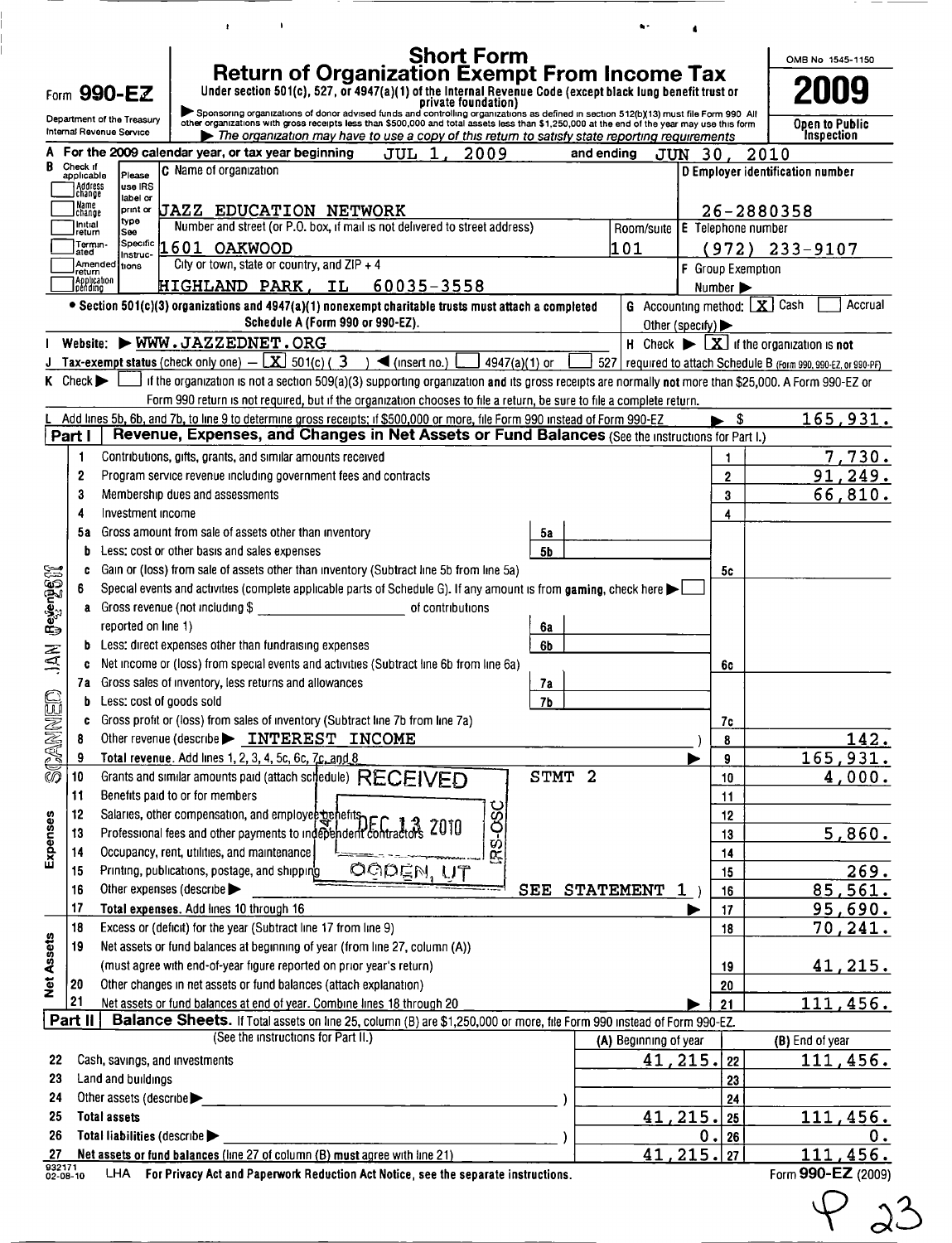|                    | Form 990-EZ (2009)<br><b>JAZZ EDUCATION NETWORK</b>                                                                                           |                                                    |                                         | 26-2880358                  | Page 2                                                             |
|--------------------|-----------------------------------------------------------------------------------------------------------------------------------------------|----------------------------------------------------|-----------------------------------------|-----------------------------|--------------------------------------------------------------------|
|                    | Part III Statement of Program Service Accomplishments (See the instructions for Part III.)                                                    |                                                    |                                         |                             | <b>Expenses</b>                                                    |
|                    | What is the organization's primary exempt purpose? SEE STATEMENT 7                                                                            |                                                    |                                         |                             | (Required for section 501(c)(3)<br>and 501(c)(4) organizations and |
|                    | Describe what was achieved in carrying out the organization's exempt purposes. In a clear and concise manner, describe                        |                                                    |                                         |                             | section 4947(a)(1) trusts, optional                                |
|                    | the services provided, the number of persons benefited, and other relevant information for each program title                                 |                                                    |                                         | for others)                 |                                                                    |
| 28                 | SEE STATEMENT 5                                                                                                                               |                                                    |                                         |                             |                                                                    |
|                    |                                                                                                                                               |                                                    |                                         |                             |                                                                    |
|                    |                                                                                                                                               |                                                    |                                         |                             |                                                                    |
|                    | ) If this amount includes foreign grants, check here<br>(Grants \$                                                                            |                                                    |                                         | 28a                         | 56,120.                                                            |
|                    | 29 NATIONAL JAZZ WORKSHOP - PROMOTION OF MEMBERSHIP IN JAZZ                                                                                   |                                                    |                                         |                             |                                                                    |
|                    | EDUCATION NETWORK AT A SUMMER PROGRAM FOR STUDENTS,                                                                                           |                                                    |                                         |                             |                                                                    |
|                    | EDUCATORS AND PERFORMERS.                                                                                                                     |                                                    |                                         |                             |                                                                    |
|                    | (Grants \$<br>) If this amount includes foreign grants, check here                                                                            |                                                    |                                         | 29a                         | 0.                                                                 |
| 30                 | SEE STATEMENT 6                                                                                                                               |                                                    |                                         |                             |                                                                    |
|                    |                                                                                                                                               |                                                    |                                         |                             |                                                                    |
|                    |                                                                                                                                               |                                                    |                                         |                             |                                                                    |
|                    |                                                                                                                                               |                                                    |                                         |                             |                                                                    |
|                    | If this amount includes foreign grants, check here<br>(Grants \$                                                                              |                                                    |                                         | 30a                         | 0.                                                                 |
|                    | 31 Other program services (attach schedule) SEE STATEMENT 8                                                                                   |                                                    |                                         |                             |                                                                    |
|                    | (Grants \$<br>) If this amount includes foreign grants, check here                                                                            |                                                    |                                         | 31a                         |                                                                    |
|                    | 32 Total program service expenses (add lines 28a through 31a)                                                                                 |                                                    |                                         | 32                          | 56,120.                                                            |
|                    | List of Officers, Directors, Trustees, and Key Employees. List each one even if not compensated (See the instructions for Part IV)<br>Part IV |                                                    |                                         |                             |                                                                    |
|                    |                                                                                                                                               |                                                    |                                         | ( <b>d</b> ) Contributions  |                                                                    |
|                    | (a) Name and address                                                                                                                          | (b) Title and average hours<br>per week devoted to | (c) Compensation<br>(If not paid, enter | to employee                 | (e) Expense<br>account and                                         |
|                    |                                                                                                                                               | position                                           | $-0-.$                                  | benefit plans &<br>deferred | other allowances                                                   |
|                    |                                                                                                                                               |                                                    |                                         | compensation                |                                                                    |
|                    |                                                                                                                                               |                                                    |                                         |                             |                                                                    |
|                    | SEE STATEMENT 4                                                                                                                               |                                                    |                                         |                             |                                                                    |
|                    |                                                                                                                                               |                                                    |                                         |                             |                                                                    |
|                    |                                                                                                                                               |                                                    |                                         |                             |                                                                    |
|                    |                                                                                                                                               |                                                    |                                         |                             |                                                                    |
|                    |                                                                                                                                               |                                                    |                                         |                             |                                                                    |
|                    |                                                                                                                                               |                                                    |                                         |                             |                                                                    |
|                    |                                                                                                                                               |                                                    |                                         |                             |                                                                    |
|                    |                                                                                                                                               |                                                    |                                         |                             |                                                                    |
|                    |                                                                                                                                               |                                                    |                                         |                             |                                                                    |
|                    |                                                                                                                                               |                                                    |                                         |                             |                                                                    |
|                    |                                                                                                                                               |                                                    |                                         |                             |                                                                    |
|                    |                                                                                                                                               |                                                    |                                         |                             |                                                                    |
|                    |                                                                                                                                               |                                                    |                                         |                             |                                                                    |
|                    |                                                                                                                                               |                                                    |                                         |                             |                                                                    |
|                    |                                                                                                                                               |                                                    |                                         |                             |                                                                    |
|                    |                                                                                                                                               |                                                    |                                         |                             |                                                                    |
|                    |                                                                                                                                               |                                                    |                                         |                             |                                                                    |
|                    |                                                                                                                                               |                                                    |                                         |                             |                                                                    |
|                    |                                                                                                                                               |                                                    |                                         |                             |                                                                    |
|                    |                                                                                                                                               |                                                    |                                         |                             |                                                                    |
|                    |                                                                                                                                               |                                                    |                                         |                             |                                                                    |
|                    |                                                                                                                                               |                                                    |                                         |                             |                                                                    |
|                    |                                                                                                                                               |                                                    |                                         |                             |                                                                    |
|                    |                                                                                                                                               |                                                    |                                         |                             |                                                                    |
|                    |                                                                                                                                               |                                                    |                                         |                             |                                                                    |
|                    |                                                                                                                                               |                                                    |                                         |                             |                                                                    |
|                    |                                                                                                                                               |                                                    |                                         |                             |                                                                    |
|                    |                                                                                                                                               |                                                    |                                         |                             |                                                                    |
|                    |                                                                                                                                               |                                                    |                                         |                             |                                                                    |
|                    |                                                                                                                                               |                                                    |                                         |                             |                                                                    |
|                    |                                                                                                                                               |                                                    |                                         |                             |                                                                    |
|                    |                                                                                                                                               |                                                    |                                         |                             |                                                                    |
|                    |                                                                                                                                               |                                                    |                                         |                             |                                                                    |
|                    |                                                                                                                                               |                                                    |                                         |                             |                                                                    |
|                    |                                                                                                                                               |                                                    |                                         |                             |                                                                    |
| 932172<br>02-08-10 |                                                                                                                                               |                                                    |                                         |                             | Form 990-EZ (2009)                                                 |
|                    |                                                                                                                                               |                                                    |                                         |                             |                                                                    |

 $\mathcal{A}=\{x_1,\ldots,x_n\}$ 

 $\alpha_{\rm{max}}=0.5$ 

Í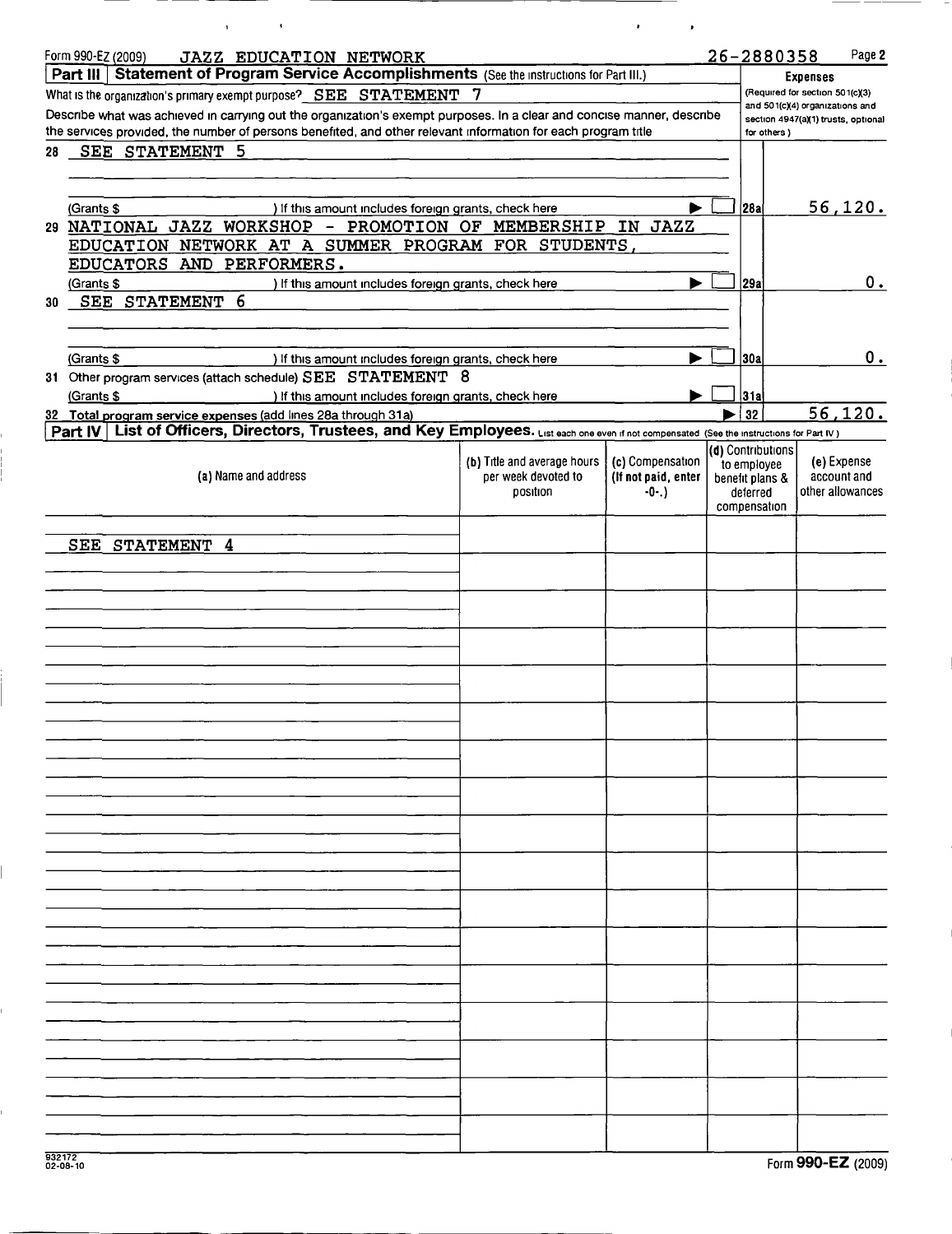|    | Form 990-EZ (2009)<br><b>JAZZ EDUCATION NETWORK</b>                                                                                       | 26-2880358                             |                 |          | Page 3       |
|----|-------------------------------------------------------------------------------------------------------------------------------------------|----------------------------------------|-----------------|----------|--------------|
|    | Part V<br>Other Information (Note the statement requirements in the instructions for Part V.)                                             |                                        |                 |          |              |
|    |                                                                                                                                           |                                        |                 | Yes No   |              |
| 33 | Did the organization engage in any activity not previously reported to the IRS? If "Yes," attach a detailed description of each activity  |                                        | 33              |          | X            |
| 34 | Were any changes made to the organizing or governing documents? If "Yes," attach a conformed copy of the changes                          |                                        | 34              |          | $\mathbf x$  |
| 35 | If the organization had income from business activities, such as those reported on lines 2, 6a, and 7a (among others), but not            |                                        |                 |          |              |
|    | reported on Form 990-T, attach a statement explaining why the organization did not report the income on Form 990-T.                       |                                        |                 |          |              |
|    | a Did the organization have unrelated business gross income of \$1,000 or more or was it subject to section 6033(e) notice, reporting,    |                                        |                 |          |              |
|    | and proxy tax requirements?                                                                                                               |                                        | 35a             |          | $\mathbf{x}$ |
|    | b If "Yes," has it filed a tax return on Form 990-T for this year?                                                                        |                                        | 35 <sub>b</sub> | N/R      |              |
| 36 | Did the organization undergo a liquidation, dissolution, termination, or significant disposition of net assets during the year? If 'Yes,' |                                        |                 |          |              |
|    | complete applicable parts of Sch. N                                                                                                       |                                        | 36              |          | X            |
|    | 37a<br>37a Enter amount of political expenditures, direct or indirect, as described in the instructions.                                  | Ο.                                     |                 |          |              |
|    | <b>b</b> Did the organization file Form 1120-POL for this year?                                                                           |                                        | 37 <sub>b</sub> |          | X            |
|    | 38a Did the organization borrow from, or make any loans to, any officer, director, trustee, or key employee or were any such loans made   |                                        |                 |          |              |
|    | in a prior year and still outstanding at the end of the period covered by this return?                                                    |                                        | 38a             |          | X            |
|    | b If "Yes," complete Schedule L, Part II and enter the total amount involved<br>38b                                                       | N/A                                    |                 |          |              |
| 39 | Section 501(c)(7) organizations. Enter:                                                                                                   |                                        |                 |          |              |
| a  | Initiation fees and capital contributions included on line 9<br>39a                                                                       | N/A                                    |                 |          |              |
| b. | 39b<br>Gross receipts, included on line 9, for public use of club facilities                                                              | N/A                                    |                 |          |              |
|    | 40a Section 501(c)(3) organizations. Enter amount of tax imposed on the organization during the year under:                               |                                        |                 |          |              |
|    | section 4911<br>$0.$ ; section 4912 $\triangleright$ __________<br>$0.$ ; section 4955                                                    | 0.                                     |                 |          |              |
|    | b Section 501(c)(3) and 501(c)(4) organizations. Did the organization engage in any section 4958 excess benefit transaction during the    |                                        |                 |          |              |
|    | year or is it aware that it engaged in an excess benefit transaction with a disqualified person in a prior year, and that the transaction |                                        |                 |          |              |
|    | has not been reported on any of the organization's prior Forms 990 or 990-EZ? If "Yes," complete Schedule L, Part I                       |                                        | 40b             |          | X            |
|    | c Section $501(c)(3)$ and $501(c)(4)$ organizations. Enter amount of tax imposed on organization managers                                 |                                        |                 |          |              |
|    | or disqualified persons during the year under sections 4912, 4955, and 4958                                                               | Ο.                                     |                 |          |              |
|    | d Section 501(c)(3) and 501(c)(4) organizations. Enter amount of tax on line 40c reimbursed by the                                        | 0.                                     |                 |          |              |
|    | organization<br>e All organizations. At any time during the tax year, was the organization a party to a prohibited tax shelter            |                                        |                 |          |              |
|    | transaction? If 'Yes,' complete Form 8886-T                                                                                               |                                        | 40e             |          | X            |
| 41 | List the states with which a copy of this return is filed. $\blacktriangleright$ $\underline{\texttt{IL}}$                                |                                        |                 |          |              |
|    | 42a The organization's books are in care of $\triangleright$ <b>ANDREW</b> SURMANI                                                        | Telephone no. $\triangleright$ $(815)$ |                 | 585-1505 |              |
|    | Located at $\blacktriangleright$ 1379 OAKRIDGE COURT,<br>THOUSAND OAKS,<br>CA                                                             | $ZIP + 4$ $\triangleright$ 91362-1923  |                 |          |              |
|    | <b>b</b> At any time during the calendar year, did the organization have an interest in or a signature or other authority                 |                                        |                 |          |              |
|    | over a financial account in a foreign country (such as a bank account, securities account, or other financial                             |                                        |                 | Yesl     | No           |
|    | account)?                                                                                                                                 |                                        | 42b             |          | $\mathbf x$  |
|    | If "Yes," enter the name of the foreign country: $\blacktriangleright$                                                                    |                                        |                 |          |              |
|    | See the instructions for exceptions and filing requirements for Form TD F 90-22 1, Report of Foreign Bank and Financial Accounts.         |                                        |                 |          |              |
|    | At any time during the calendar year, did the organization maintain an office outside of the U.S.?                                        |                                        | 42c             |          | X.           |
|    | If "Yes," enter the name of the foreign country:                                                                                          |                                        |                 |          |              |
| 43 | Section 4947(a)(1) nonexempt charitable trusts filing Form 990-EZ in lieu of Form 1041 - Check here                                       |                                        |                 |          |              |
|    | and enter the amount of tax-exempt interest received or accrued during the tax year                                                       | 43                                     | N/A             |          |              |
|    |                                                                                                                                           |                                        |                 |          |              |
|    |                                                                                                                                           |                                        |                 | Yes  No  |              |
| 44 | Did the organization maintain any donor advised funds? If "Yes," Form 990 must be completed instead of                                    |                                        |                 |          |              |
|    | Form 990-EZ                                                                                                                               |                                        | 44              |          | X            |
| 45 | Is any related organization a controlled entity of the organization within the meaning of section 512(b)(13)? If "Yes," Form 990 must be  |                                        |                 |          |              |
|    | completed instead of Form 990-EZ                                                                                                          |                                        | 45              |          | X            |

 $\mathcal{L}(\mathcal{A})$  and  $\mathcal{L}(\mathcal{A})$  .

Form 990-EZ (2009)

- -

 $\frac{1}{2} \int_{\mathbb{R}^2} \left| \frac{d\mathbf{x}}{d\mathbf{x}} \right| \, d\mathbf{x}$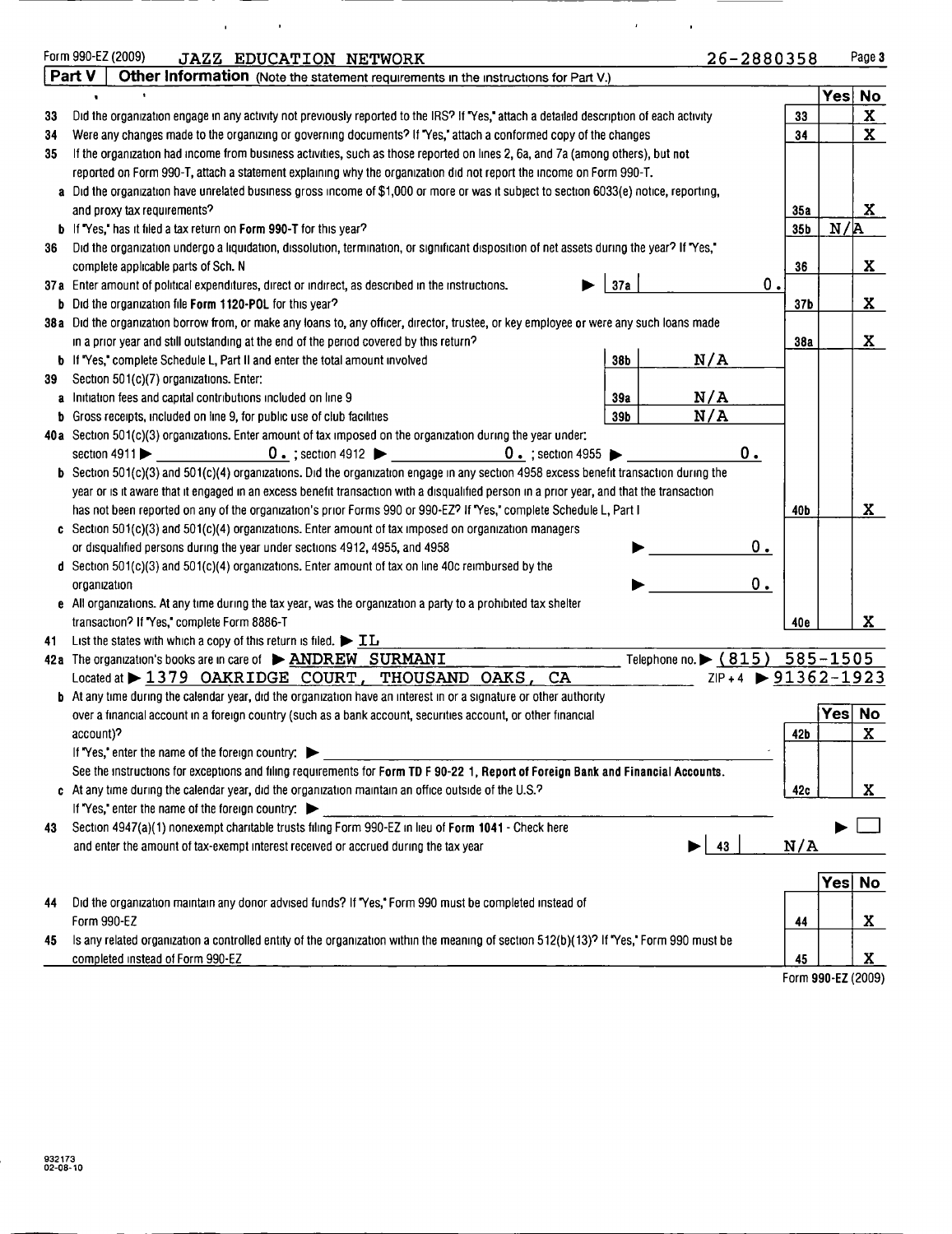|    | Form 990-EZ (2009) |        | <b>JAZZ EDUCATION NETWORK</b> | 26-2880358                                                                                                                                                                                                                                           |          | Page 4 |
|----|--------------------|--------|-------------------------------|------------------------------------------------------------------------------------------------------------------------------------------------------------------------------------------------------------------------------------------------------|----------|--------|
|    | Part VI            | and 51 |                               | Section 501(c)(3) organizations and section 4947(a)(1) nonexempt charitable trusts only. All section 501(c)(3)<br>organizations and section 4947(a)(1) nonexempt charitable trusts must answer questions 46-49b and complete the tables for lines 50 |          |        |
| 46 |                    |        |                               | Did the organization engage in direct or indirect political campaign activities on behalf of or in opposition to candidates for public                                                                                                               | 'Yes¦ No |        |

 $\bar{t}$ 

 $\bullet$ 

| office? If "Yes," complete Schedule C, Part I |  |
|-----------------------------------------------|--|
|-----------------------------------------------|--|

47 Did the organization engage in lobbying activities? If "Yes," complete Schedule C, Part II

48 Is the organization a school as described in section 170(b)(1)(A)(ii)? If "Yes," complete Schedule E

49a Did the organization make any transfers to an exempt non-charitable related organization?

b If 'Yes,' was the related organization a section 527 organization?

 $\cdot$ 

50 Complete this table for the organization's five highest compensated employees (other than officers, directors, trustees and key employees) who each received more than \$100,000 of compensation from the organization. If there is none, enter "None."

| per week devoted to<br>position | to employee<br>benefit plans &<br>deferred<br>compensation | (e) Expense<br>account and<br>other allowances                        |
|---------------------------------|------------------------------------------------------------|-----------------------------------------------------------------------|
|                                 |                                                            |                                                                       |
|                                 |                                                            |                                                                       |
|                                 |                                                            |                                                                       |
|                                 |                                                            |                                                                       |
|                                 |                                                            |                                                                       |
|                                 |                                                            |                                                                       |
|                                 |                                                            | $(d)$ Contributions<br>(b) Title and average hours   (c) Compensation |

f Total number of other employees paid over \$100,000

51 Complete this table for the organization's five highest compensated independent contractors who each received more than \$100,000 of compensation from the organization. If there IS none, enter 'None.'

NONE

|            | NUND                                                                                                                                                                                                                           |                     |                                            |
|------------|--------------------------------------------------------------------------------------------------------------------------------------------------------------------------------------------------------------------------------|---------------------|--------------------------------------------|
|            | (a) Name and address of each independent contractor paid more than \$100,000                                                                                                                                                   | (b) Type of service | (c) Compensation                           |
|            |                                                                                                                                                                                                                                |                     |                                            |
|            |                                                                                                                                                                                                                                |                     |                                            |
|            |                                                                                                                                                                                                                                |                     |                                            |
|            |                                                                                                                                                                                                                                |                     |                                            |
|            |                                                                                                                                                                                                                                |                     |                                            |
|            |                                                                                                                                                                                                                                |                     |                                            |
|            |                                                                                                                                                                                                                                |                     |                                            |
|            |                                                                                                                                                                                                                                |                     |                                            |
|            |                                                                                                                                                                                                                                |                     |                                            |
|            |                                                                                                                                                                                                                                |                     |                                            |
|            |                                                                                                                                                                                                                                |                     |                                            |
|            |                                                                                                                                                                                                                                |                     |                                            |
|            |                                                                                                                                                                                                                                |                     |                                            |
| d          | Total number of other independent contractors each receiving over \$100,000                                                                                                                                                    |                     |                                            |
|            |                                                                                                                                                                                                                                |                     |                                            |
|            | Under benalties of perjuy, I declare that I have examined this reader, including accompanying schedules and statements, and to the best of my knowledge and belief, it is true, correct and companying schedules and statement |                     |                                            |
|            |                                                                                                                                                                                                                                |                     | 6<br>ש                                     |
| Sign       |                                                                                                                                                                                                                                | Date                |                                            |
| Here       | Signature of officer                                                                                                                                                                                                           |                     |                                            |
|            | LOU FISCHER<br><b>PRESIDENT</b><br>DR.                                                                                                                                                                                         |                     |                                            |
|            | Type or print name and title                                                                                                                                                                                                   |                     |                                            |
|            |                                                                                                                                                                                                                                |                     |                                            |
| Paid       | Check if self-<br>Date<br>Preparer's signature                                                                                                                                                                                 |                     | Preparer's identifying number (See instr.) |
| Preparer's | $10^{3/10}$<br> employed ►<br>11<br>でんつ                                                                                                                                                                                        |                     |                                            |
| Use Only   | MCGLADREY,<br>INC.<br><b>RSM</b>                                                                                                                                                                                               | EIN D               |                                            |
|            | Firm's name (or yours                                                                                                                                                                                                          |                     |                                            |
|            | LAKE COOK ROAD, STE 300<br>570<br>if self-employed).                                                                                                                                                                           | Phone               |                                            |
|            | address, and ZIP + 4<br>60015<br><b>ILLINOIS</b><br>DEERFIELD,                                                                                                                                                                 | no.                 | $847 - 940 - 1300$                         |
|            | May the IRS discuss this return with the preparer shown above? See instructions                                                                                                                                                |                     | X<br><b>No</b><br>Yes                      |
|            |                                                                                                                                                                                                                                |                     |                                            |

Form 990-EZ (2009)

 $-$ 

 $\mathbf x$ 

 $\mathbf x$ 

49**b** 

49a

47

48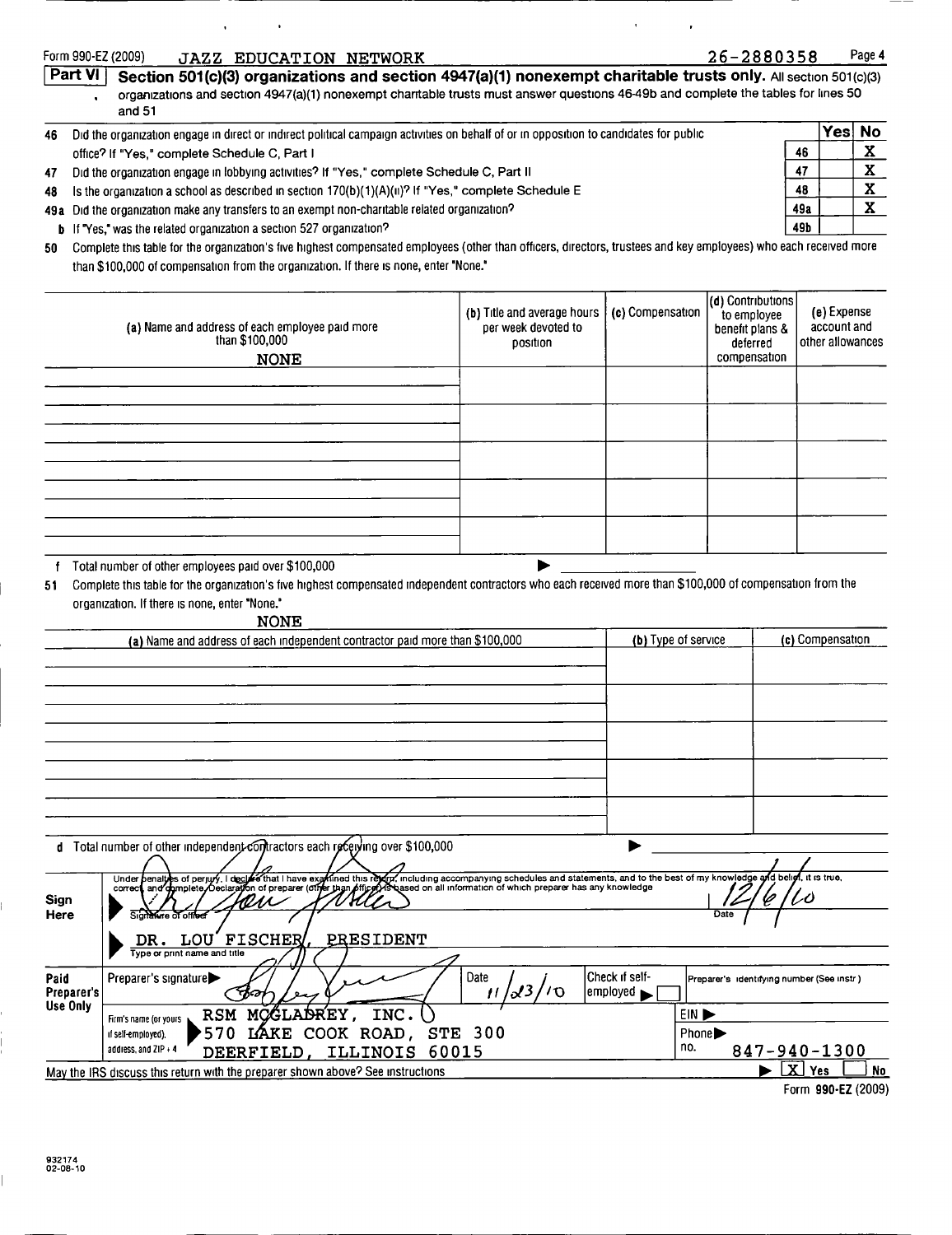| <b>SCHEDULE A</b><br>(Form 990 or 990-EZ) |                                               | <b>Public Charity Status and Public Support</b>                                                                                                                                                                                                 |            |                                      |     |                                                 |     |                                                       | OMB No 1545-0047                      |
|-------------------------------------------|-----------------------------------------------|-------------------------------------------------------------------------------------------------------------------------------------------------------------------------------------------------------------------------------------------------|------------|--------------------------------------|-----|-------------------------------------------------|-----|-------------------------------------------------------|---------------------------------------|
|                                           |                                               | Complete if the organization is a section 501(c)(3) organization or a section                                                                                                                                                                   |            |                                      |     |                                                 |     |                                                       |                                       |
| Department of the Treasury                |                                               | 4947(a)(1) nonexempt charitable trust.                                                                                                                                                                                                          |            |                                      |     |                                                 |     |                                                       | Open to Public                        |
| Internal Revenue Service                  |                                               | Attach to Form 990 or Form 990-EZ. See separate instructions.                                                                                                                                                                                   |            |                                      |     |                                                 |     |                                                       | Inspection                            |
| Name of the organization                  |                                               |                                                                                                                                                                                                                                                 |            |                                      |     |                                                 |     |                                                       | <b>Employer identification number</b> |
|                                           |                                               | <b>JAZZ EDUCATION NETWORK</b>                                                                                                                                                                                                                   |            |                                      |     |                                                 |     |                                                       | 26-2880358                            |
| Part I                                    |                                               | Reason for Public Charity Status (All organizations must complete this part ) See instructions                                                                                                                                                  |            |                                      |     |                                                 |     |                                                       |                                       |
|                                           |                                               | The organization is not a private foundation because it is. (For lines 1 through 11, check only one box.)                                                                                                                                       |            |                                      |     |                                                 |     |                                                       |                                       |
| 1                                         |                                               | A church, convention of churches, or association of churches described in section 170(b)(1)(A)(i).                                                                                                                                              |            |                                      |     |                                                 |     |                                                       |                                       |
| 2                                         |                                               | A school described in section 170(b)(1)(A)(ii). (Attach Schedule E)                                                                                                                                                                             |            |                                      |     |                                                 |     |                                                       |                                       |
| з                                         |                                               | A hospital or a cooperative hospital service organization described in section 170(b)(1)(A)(iii).<br>A medical research organization operated in conjunction with a hospital described in section 170(b)(1)(A)(iii). Enter the hospital's name, |            |                                      |     |                                                 |     |                                                       |                                       |
| city, and state <sup>.</sup>              |                                               |                                                                                                                                                                                                                                                 |            |                                      |     |                                                 |     |                                                       |                                       |
| 5                                         |                                               | An organization operated for the benefit of a college or university owned or operated by a governmental unit described in                                                                                                                       |            |                                      |     |                                                 |     |                                                       |                                       |
|                                           | section 170(b)(1)(A)(iv). (Complete Part II)  |                                                                                                                                                                                                                                                 |            |                                      |     |                                                 |     |                                                       |                                       |
| 6                                         |                                               | A federal, state, or local government or governmental unit described in section 170(b)(1)(A)(v).                                                                                                                                                |            |                                      |     |                                                 |     |                                                       |                                       |
| $\lfloor x \rfloor$<br>7                  |                                               | An organization that normally receives a substantial part of its support from a governmental unit or from the general public described in                                                                                                       |            |                                      |     |                                                 |     |                                                       |                                       |
|                                           | section 170(b)(1)(A)(vi). (Complete Part II.) |                                                                                                                                                                                                                                                 |            |                                      |     |                                                 |     |                                                       |                                       |
| 8                                         |                                               | A community trust described in section 170(b)(1)(A)(vi). (Complete Part II)                                                                                                                                                                     |            |                                      |     |                                                 |     |                                                       |                                       |
| 9                                         |                                               | An organization that normally receives: (1) more than 33 1/3% of its support from contributions, membership fees, and gross receipts from                                                                                                       |            |                                      |     |                                                 |     |                                                       |                                       |
|                                           |                                               | activities related to its exempt functions - subject to certain exceptions, and (2) no more than 33 1/3% of its support from gross investment                                                                                                   |            |                                      |     |                                                 |     |                                                       |                                       |
|                                           |                                               | income and unrelated business taxable income (less section 511 tax) from businesses acquired by the organization after June 30, 1975                                                                                                            |            |                                      |     |                                                 |     |                                                       |                                       |
|                                           | See section 509(a)(2). (Complete Part III)    |                                                                                                                                                                                                                                                 |            |                                      |     |                                                 |     |                                                       |                                       |
| 10                                        |                                               | An organization organized and operated exclusively to test for public safety. See section 509(a)(4).                                                                                                                                            |            |                                      |     |                                                 |     |                                                       |                                       |
| 11                                        |                                               | An organization organized and operated exclusively for the benefit of, to perform the functions of, or to carry out the purposes of one or                                                                                                      |            |                                      |     |                                                 |     |                                                       |                                       |
|                                           |                                               | more publicly supported organizations described in section 509(a)(1) or section 509(a)(2) See section 509(a)(3). Check the box that                                                                                                             |            |                                      |     |                                                 |     |                                                       |                                       |
|                                           |                                               | describes the type of supporting organization and complete lines 11e through 11h.                                                                                                                                                               |            |                                      |     |                                                 |     |                                                       |                                       |
| _l Type I<br>a l                          | bl                                            | J Type II                                                                                                                                                                                                                                       | c L        | ∫ Type III - Functionally integrated |     |                                                 |     |                                                       | Type III - Other                      |
| е                                         |                                               | By checking this box, I certify that the organization is not controlled directly or indirectly by one or more disqualified persons other than                                                                                                   |            |                                      |     |                                                 |     |                                                       |                                       |
|                                           |                                               | foundation managers and other than one or more publicly supported organizations described in section 509(a)(1) or section 509(a)(2).                                                                                                            |            |                                      |     |                                                 |     |                                                       |                                       |
| f                                         |                                               | If the organization received a written determination from the IRS that it is a Type I, Type II, or Type III                                                                                                                                     |            |                                      |     |                                                 |     |                                                       |                                       |
|                                           | supporting organization, check this box       | Since August 17, 2006, has the organization accepted any gift or contribution from any of the following persons?                                                                                                                                |            |                                      |     |                                                 |     |                                                       |                                       |
| g                                         |                                               | A person who directly or indirectly controls, either alone or together with persons described in (ii) and (iii) below,                                                                                                                          |            |                                      |     |                                                 |     |                                                       | No.<br>Yes                            |
| $\bf(i)$                                  |                                               | the governing body of the supported organization?                                                                                                                                                                                               |            |                                      |     |                                                 |     |                                                       | 11g(i)                                |
| (ii)                                      |                                               | A family member of a person described in (i) above?                                                                                                                                                                                             |            |                                      |     |                                                 |     |                                                       | 11g(ii)                               |
|                                           |                                               | (iii) A 35% controlled entity of a person described in (i) or (ii) above?                                                                                                                                                                       |            |                                      |     |                                                 |     |                                                       | 11g(iii)                              |
| h                                         |                                               | Provide the following information about the supported organization(s).                                                                                                                                                                          |            |                                      |     |                                                 |     |                                                       |                                       |
|                                           |                                               |                                                                                                                                                                                                                                                 |            |                                      |     |                                                 |     |                                                       |                                       |
| (i) Name of supported                     | (ii) EIN                                      | (iii) Type of                                                                                                                                                                                                                                   |            |                                      |     | (iv) is the organization (v) Did you notify the |     | (vi) Is the                                           | (vii) Amount of                       |
| organization                              |                                               | organization<br>(described on lines 1-9                                                                                                                                                                                                         |            | in col. (i) listed in your           |     | organization in col.                            |     | organization in col.<br>(i) organized in the<br>U.S.? | support                               |
|                                           |                                               | above or IRC section                                                                                                                                                                                                                            |            | governing document?                  |     | (i) of your support?                            |     |                                                       |                                       |
|                                           |                                               | (see instructions))                                                                                                                                                                                                                             | <b>Yes</b> | No                                   | Yes | No                                              | Yes | No                                                    |                                       |
|                                           |                                               |                                                                                                                                                                                                                                                 |            |                                      |     |                                                 |     |                                                       |                                       |
|                                           |                                               |                                                                                                                                                                                                                                                 |            |                                      |     |                                                 |     |                                                       |                                       |
|                                           |                                               |                                                                                                                                                                                                                                                 |            |                                      |     |                                                 |     |                                                       |                                       |
|                                           |                                               |                                                                                                                                                                                                                                                 |            |                                      |     |                                                 |     |                                                       |                                       |
|                                           |                                               |                                                                                                                                                                                                                                                 |            |                                      |     |                                                 |     |                                                       |                                       |
|                                           |                                               |                                                                                                                                                                                                                                                 |            |                                      |     |                                                 |     |                                                       |                                       |
|                                           |                                               |                                                                                                                                                                                                                                                 |            |                                      |     |                                                 |     |                                                       |                                       |
|                                           |                                               |                                                                                                                                                                                                                                                 |            |                                      |     |                                                 |     |                                                       |                                       |
|                                           |                                               |                                                                                                                                                                                                                                                 |            |                                      |     |                                                 |     |                                                       |                                       |

LHA For Privacy Act and Paperwork Reduction Act Notice, see the Instructions for Schedule A (Form 990 or 990-EZ) 2009 Form 990 or 990-EZ.

932021 O2-0B- 10

**Total**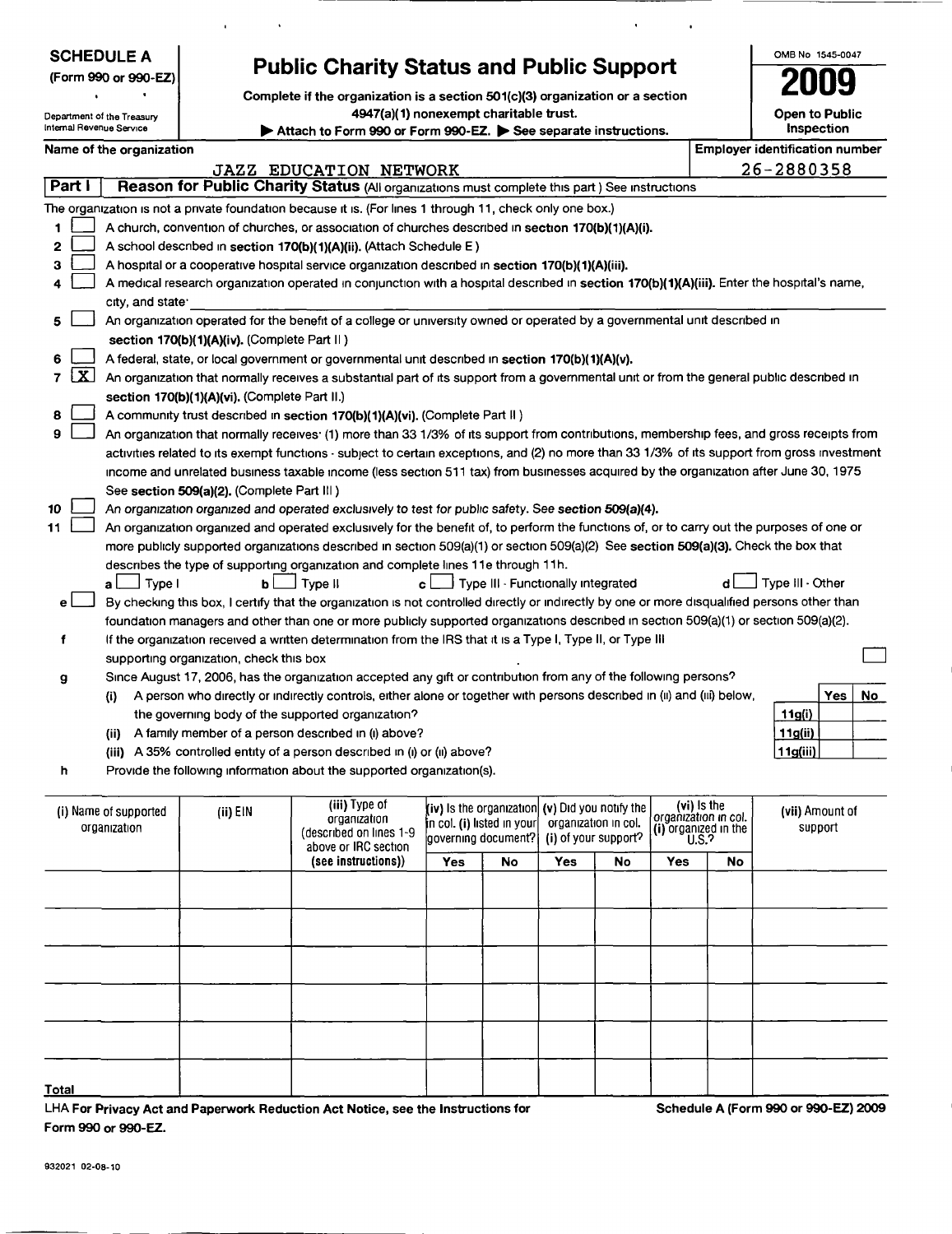|  | Schedule A (Form 990 or 990-EZ) 2009 JAZZ EDUCATION NETWORK |  |  |  |  |
|--|-------------------------------------------------------------|--|--|--|--|
|  |                                                             |  |  |  |  |

 $\mathcal{A}^{\mathcal{A}}$  and  $\mathcal{A}^{\mathcal{A}}$  . As

 $\alpha_{\rm{max}}=1$ 

| Schedule A (Form 990 or 990-EZ) 2009 JAZZ EDUCATION NETWORK                                            | $26 - 2880358$ Page 2 |  |
|--------------------------------------------------------------------------------------------------------|-----------------------|--|
| Part II Support Schedule for Organizations Described in Sections 170(b)(1)(A)(iv) and 170(b)(1)(A)(vi) |                       |  |
| (Complete only if you checked the box on line 5, 7, or 8 of Part I)                                    |                       |  |

## Section A. Public Support

| (a) 2005<br>(b) 2006<br>$(c)$ 2007<br>$(d)$ 2008<br>(e) 2009<br>Calendar year (or fiscal year beginning in)<br>1 Gifts, grants, contributions, and<br>membership fees received (Do not | (f) Total<br>125,325.                    |
|----------------------------------------------------------------------------------------------------------------------------------------------------------------------------------------|------------------------------------------|
|                                                                                                                                                                                        |                                          |
|                                                                                                                                                                                        |                                          |
|                                                                                                                                                                                        |                                          |
| 50,785.<br>74,540.<br>include any "unusual grants.")                                                                                                                                   |                                          |
| 2 Tax revenues levied for the organ-                                                                                                                                                   |                                          |
| ization's benefit and either paid to                                                                                                                                                   |                                          |
| or expended on its behalf                                                                                                                                                              |                                          |
| 3 The value of services or facilities                                                                                                                                                  |                                          |
| furnished by a governmental unit to                                                                                                                                                    |                                          |
| the organization without charge                                                                                                                                                        |                                          |
| 74,540.<br>50,785.<br>4 Total. Add lines 1 through 3                                                                                                                                   | 125,325.                                 |
| The portion of total contributions<br>5.                                                                                                                                               |                                          |
| by each person (other than a                                                                                                                                                           |                                          |
| governmental unit or publicly                                                                                                                                                          |                                          |
| supported organization) included                                                                                                                                                       |                                          |
| on line 1 that exceeds 2% of the                                                                                                                                                       |                                          |
| amount shown on line 11,                                                                                                                                                               |                                          |
| column (f)                                                                                                                                                                             |                                          |
| 6 Public support. Subtract line 5 from line 4                                                                                                                                          | 125,325.                                 |
| <b>Section B. Total Support</b>                                                                                                                                                        |                                          |
| (b) 2006<br>$(d)$ 2008<br>$(e)$ 2009<br>Calendar year (or fiscal year beginning in)<br>(a) 2005<br>$(c)$ 2007                                                                          | (f) Total                                |
| 50,785.<br>74,540.<br>7 Amounts from line 4                                                                                                                                            | 125,325.                                 |
| 8 Gross income from interest.                                                                                                                                                          |                                          |
| dividends, payments received on                                                                                                                                                        |                                          |
| securities loans, rents, royalties                                                                                                                                                     |                                          |
| 42.<br>142.<br>and income from similar sources                                                                                                                                         | 184.                                     |
| 9 Net income from unrelated business                                                                                                                                                   |                                          |
| activities, whether or not the                                                                                                                                                         |                                          |
| business is regularly carried on                                                                                                                                                       |                                          |
| 10 Other income Do not include gain                                                                                                                                                    |                                          |
|                                                                                                                                                                                        |                                          |
| or loss from the sale of capital<br>2,025                                                                                                                                              | 2,025.                                   |
| assets (Explain in Part IV)                                                                                                                                                            | 127,534.                                 |
| 11 Total support. Add lines 7 through 10                                                                                                                                               | 91, 249.                                 |
| 12<br>12 Gross receipts from related activities, etc (see instructions)                                                                                                                |                                          |
| 13 First five years. If the Form 990 is for the organization's first, second, third, fourth, or fifth tax year as a section 501(c)(3)                                                  | $\blacktriangleright$ $\boxed{\text{X}}$ |
| organization, check this box and stop here<br>Section C. Computation of Public Support Percentage                                                                                      |                                          |
| 14 Public support percentage for 2009 (line 6, column (f) divided by line 11, column (f))                                                                                              |                                          |
| 14<br>15 Public support percentage from 2008 Schedule A, Part II, line 14<br>15                                                                                                        | <u>%</u><br>%                            |
|                                                                                                                                                                                        |                                          |
| 16a 33 1/3% support test - 2009. If the organization did not check the box on line 13, and line 14 is 33 1/3% or more, check this box and                                              |                                          |
| stop here. The organization qualifies as a publicly supported organization                                                                                                             |                                          |
| b 33 1/3% support test - 2008. If the organization did not check a box on line 13 or 16a, and line 15 is 33 1/3% or more, check this box                                               |                                          |
| and stop here. The organization qualifies as a publicly supported organization                                                                                                         |                                          |
| 17a 10% -facts-and-circumstances test - 2009. If the organization did not check a box on line 13, 16a, or 16b, and line 14 is 10% or more,                                             |                                          |
| and if the organization meets the "facts-and-circumstances" test, check this box and stop here. Explain in Part IV how the organization                                                |                                          |
| meets the "facts and circumstances" test The organization qualifies as a publicly supported organization                                                                               |                                          |
| b 10% -facts-and-circumstances test - 2008. If the organization did not check a box on line 13, 16a, 16b, or 17a, and line 15 is 10% or                                                |                                          |
| more, and if the organization meets the "facts-and-circumstances" test, check this box and stop here. Explain in Part IV how the                                                       |                                          |
| organization meets the "facts-and-circumstances" test The organization qualifies as a publicly supported organization                                                                  |                                          |
| 18 Private foundation. If the organization did not check a box on line 13, 16a, 16b, 17a, or 17b, check this box and see instructions                                                  |                                          |

Schedule A (Form 990 or 990-E2) 2009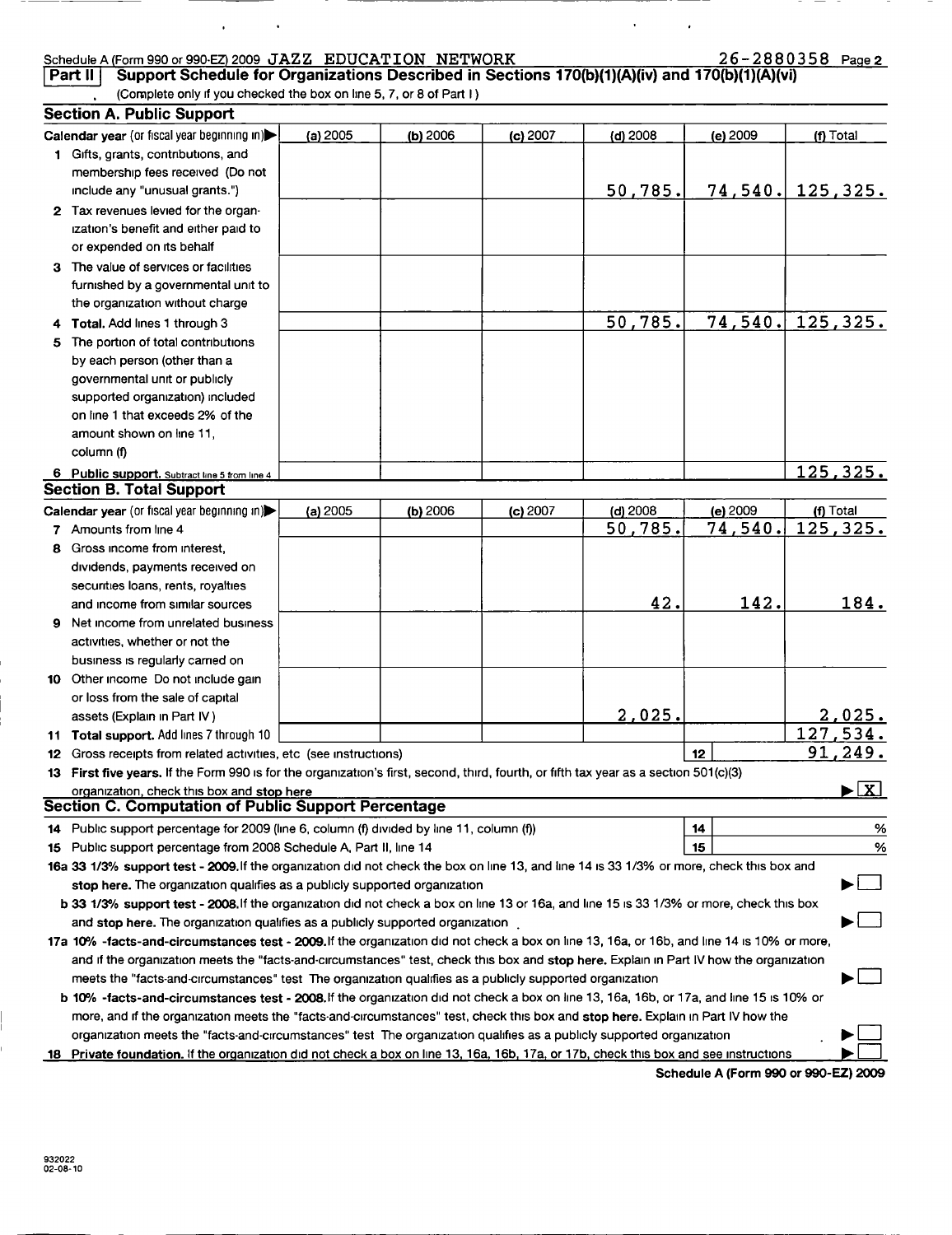|                 | Schedule A (Form 990 or 990-EZ) 2009<br>Part III   Support Schedule for Organizations Described in Section 509(a)(2) (Complete only if you checked the box on line 9 of Part I.)       |          |            |            |            |          | Page 3    |
|-----------------|----------------------------------------------------------------------------------------------------------------------------------------------------------------------------------------|----------|------------|------------|------------|----------|-----------|
|                 | <b>Section A. Public Support</b>                                                                                                                                                       |          |            |            |            |          |           |
|                 |                                                                                                                                                                                        |          |            |            |            |          |           |
|                 | Calendar year (or fiscal year beginning in)                                                                                                                                            | (a) 2005 | $(b)$ 2006 | (c) 2007   | $(d)$ 2008 | (e) 2009 | (f) Total |
|                 | 1 Gifts, grants, contributions, and<br>membership fees received (Do not                                                                                                                |          |            |            |            |          |           |
|                 | include any "unusual grants.")                                                                                                                                                         |          |            |            |            |          |           |
| 2               | Gross receipts from admissions,<br>merchandise sold or services per-<br>formed, or facilities furnished in<br>any activity that is related to the<br>organization's tax-exempt purpose |          |            |            |            |          |           |
| з               | Gross receipts from activities that                                                                                                                                                    |          |            |            |            |          |           |
|                 | are not an unrelated trade or bus-                                                                                                                                                     |          |            |            |            |          |           |
|                 | iness under section 513                                                                                                                                                                |          |            |            |            |          |           |
| 4               | Tax revenues levied for the organ-                                                                                                                                                     |          |            |            |            |          |           |
|                 | ization's benefit and either paid to                                                                                                                                                   |          |            |            |            |          |           |
|                 | or expended on its behalf                                                                                                                                                              |          |            |            |            |          |           |
| 5               | The value of services or facilities                                                                                                                                                    |          |            |            |            |          |           |
|                 | furnished by a governmental unit to                                                                                                                                                    |          |            |            |            |          |           |
|                 | the organization without charge                                                                                                                                                        |          |            |            |            |          |           |
| 6               | Total, Add lines 1 through 5                                                                                                                                                           |          |            |            |            |          |           |
|                 | 7a Amounts included on lines 1, 2, and                                                                                                                                                 |          |            |            |            |          |           |
|                 | 3 received from disqualified persons                                                                                                                                                   |          |            |            |            |          |           |
|                 | <b>b</b> Amounts included on lines 2 and 3 received<br>from other than disqualified persons that<br>exceed the greater of \$5,000 or 1% of the<br>amount on line 13 for the year       |          |            |            |            |          |           |
|                 | c Add lines 7a and 7b                                                                                                                                                                  |          |            |            |            |          |           |
|                 | <b>8</b> Public support (Subtract line 7c from line 6)                                                                                                                                 |          |            |            |            |          |           |
|                 | <b>Section B. Total Support</b>                                                                                                                                                        |          |            |            |            |          |           |
|                 | Calendar year (or fiscal year beginning in)                                                                                                                                            | (a) 2005 | (b) 2006   | $(c)$ 2007 | $(d)$ 2008 | (e) 2009 | (f) Total |
|                 | 9 Amounts from line 6                                                                                                                                                                  |          |            |            |            |          |           |
|                 | 10a Gross income from interest,<br>dividends, payments received on<br>securities loans, rents, royalties<br>and income from similar sources                                            |          |            |            |            |          |           |
|                 | <b>b</b> Unrelated business taxable income                                                                                                                                             |          |            |            |            |          |           |
|                 | (less section 511 taxes) from businesses                                                                                                                                               |          |            |            |            |          |           |
|                 | acquired after June 30, 1975                                                                                                                                                           |          |            |            |            |          |           |
|                 | c Add lines 10a and 10b<br>11 Net income from unrelated business<br>activities not included in line 10b.<br>whether or not the business is<br>regularly carried on                     |          |            |            |            |          |           |
|                 | 12 Other income Do not include gain<br>or loss from the sale of capital<br>assets (Explain in Part IV.)                                                                                |          |            |            |            |          |           |
|                 | 13 Total support (Add lines 9, 10c, 11, and 12)                                                                                                                                        |          |            |            |            |          |           |
|                 | 14 First five years. If the Form 990 is for the organization's first, second, third, fourth, or fifth tax year as a section 501(c)(3) organization,                                    |          |            |            |            |          |           |
|                 | check this box and stop here                                                                                                                                                           |          |            |            |            |          |           |
|                 | <b>Section C. Computation of Public Support Percentage</b>                                                                                                                             |          |            |            |            |          |           |
| 15              | Public support percentage for 2009 (line 8, column (f) divided by line 13, column (f))                                                                                                 |          |            |            |            | 15       | %         |
| 16              | Public support percentage from 2008 Schedule A, Part III, line 15                                                                                                                      |          |            |            |            | 16       | $\%$      |
|                 |                                                                                                                                                                                        |          |            |            |            |          |           |
|                 | Section D. Computation of Investment Income Percentage                                                                                                                                 |          |            |            |            |          |           |
| 17 <sup>7</sup> | Investment income percentage for 2009 (line 10c, column (f) divided by line 13, column (f))                                                                                            |          |            |            |            | 17       | $\%$      |
| 18              | Investment income percentage from 2008 Schedule A, Part III, line 17                                                                                                                   |          |            |            |            | 18       | %         |
|                 | 19a 33 1/3% support tests - 2009. If the organization did not check the box on line 14, and line 15 is more than 33 1/3%, and line 17 is not                                           |          |            |            |            |          |           |
|                 | more than 33 1/3%, check this box and stop here. The organization qualifies as a publicly supported organization                                                                       |          |            |            |            |          |           |
|                 | b 33 1/3% support tests - 2008. If the organization did not check a box on line 14 or line 19a, and line 16 is more than 33 1/3%, and                                                  |          |            |            |            |          |           |
|                 | line 18 is not more than 33 1/3%, check this box and stop here. The organization qualifies as a publicly supported organization                                                        |          |            |            |            |          |           |

 $\alpha$  and  $\alpha$ 

Schedule A (Form 990 or 990-EZ) 2009

\_\_\_

 $\mathcal{A}^{\text{max}}_{\text{max}}$ 

 $- - -$ 

— —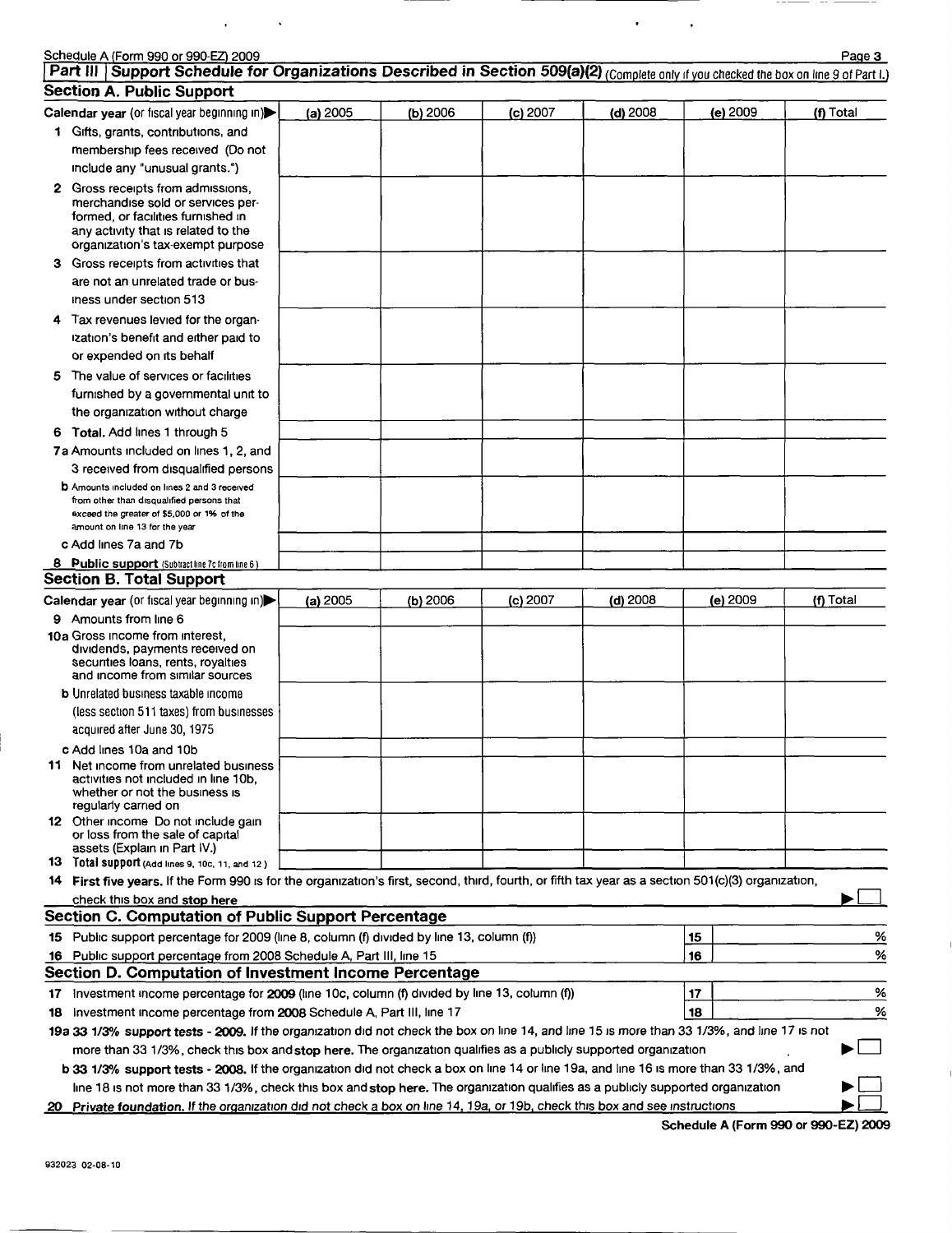| $\mathbf{r} = \mathbf{r} \times \mathbf{r}$ , where $\mathbf{r}$<br>$\bullet$                                                            |
|------------------------------------------------------------------------------------------------------------------------------------------|
| Schedule A (Form 990 or 990-EZ) 2009 JAZZ EDUCATION NETWORK<br>$26 - 2880358$ Page 4                                                     |
| Part IV Supplemental Information. Complete this part to provide the explanations required by Part II, line 10; Part II, line 17a or 17b, |
| and Part III, line 12 Provide any other additional information See instructions.<br>$\bullet$                                            |
| SCHEDULE A, PART II, LINE 10, EXPLANATION FOR OTHER INCOME:                                                                              |
|                                                                                                                                          |
| REGISTRATION FEES FOR THE SUMMER AND WINTER NAMM SHOWS                                                                                   |
|                                                                                                                                          |
|                                                                                                                                          |
|                                                                                                                                          |
|                                                                                                                                          |
|                                                                                                                                          |
|                                                                                                                                          |
|                                                                                                                                          |
|                                                                                                                                          |
|                                                                                                                                          |
|                                                                                                                                          |
|                                                                                                                                          |
|                                                                                                                                          |
|                                                                                                                                          |
|                                                                                                                                          |
|                                                                                                                                          |
|                                                                                                                                          |
|                                                                                                                                          |
|                                                                                                                                          |
|                                                                                                                                          |
|                                                                                                                                          |
|                                                                                                                                          |
|                                                                                                                                          |
|                                                                                                                                          |
|                                                                                                                                          |
|                                                                                                                                          |
|                                                                                                                                          |
|                                                                                                                                          |
|                                                                                                                                          |
|                                                                                                                                          |
|                                                                                                                                          |
|                                                                                                                                          |
|                                                                                                                                          |
|                                                                                                                                          |
|                                                                                                                                          |
|                                                                                                                                          |
|                                                                                                                                          |
|                                                                                                                                          |
|                                                                                                                                          |

- -

 $\sim$ 

 $\overline{\phantom{a}}$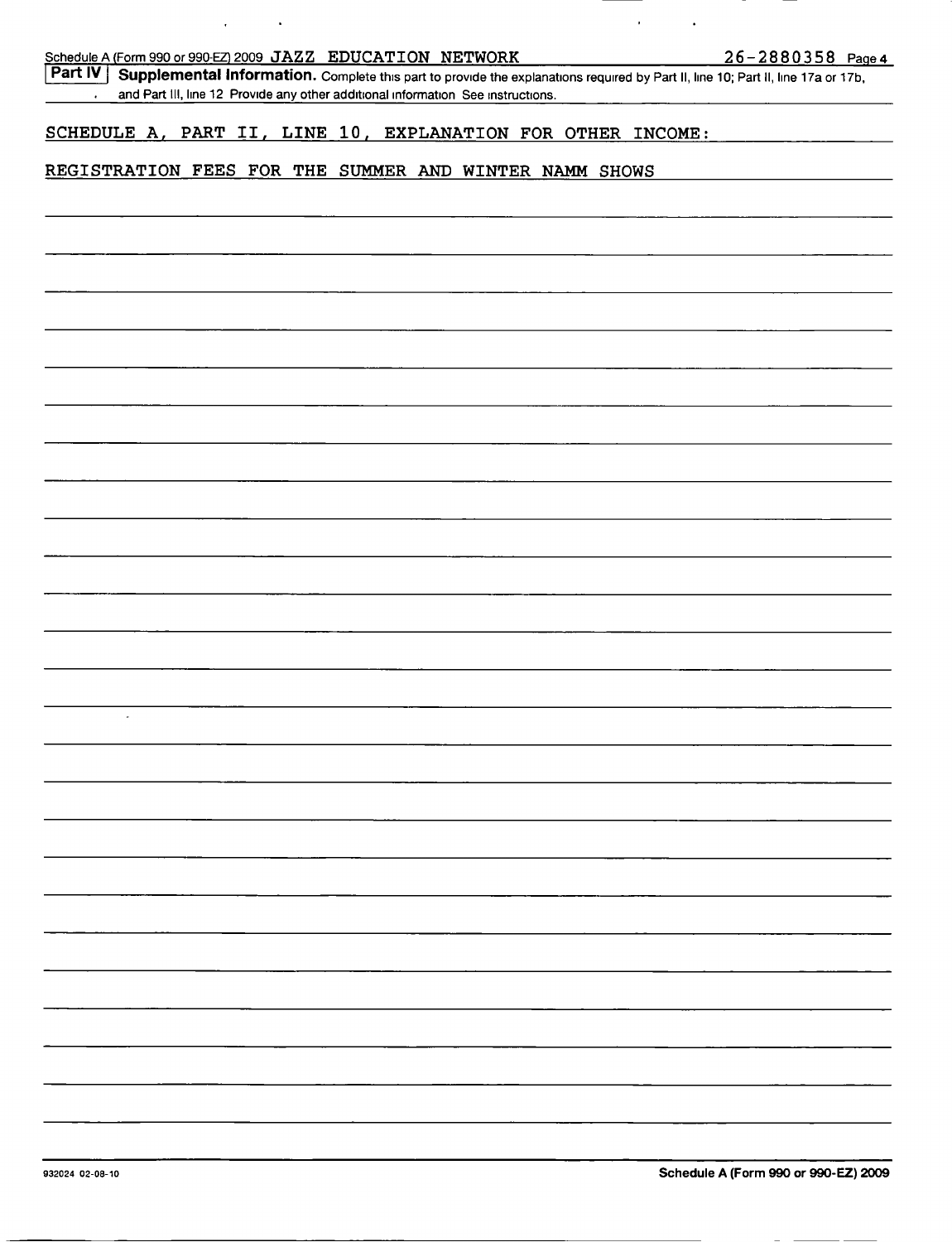| <b>JAZZ EDUCATION NETWORK</b>  | 26-2880358                  |                       |  |  |
|--------------------------------|-----------------------------|-----------------------|--|--|
| FORM $990 - EZ$                | OTHER EXPENSES              | <b>STATEMENT</b><br>1 |  |  |
| DESCRIPTION                    |                             | <b>AMOUNT</b>         |  |  |
| <b>WEBSITE</b>                 |                             | 18,745.               |  |  |
| <b>BANK CHARGES</b>            |                             | 4,400.                |  |  |
| MEETING EXPENSE                |                             | 949.                  |  |  |
| <b>CONFERENCE 2010 EXPENSE</b> |                             | 56, 120.              |  |  |
| MARKETING EXPENSE              |                             | 3,656.                |  |  |
| <b>INSURANCE</b>               |                             | 1,444.                |  |  |
| OFFICE SUPPLIES                |                             | 247.                  |  |  |
| TOTAL TO FORM 990-EZ, LINE 16  |                             | 85,561.               |  |  |
|                                |                             |                       |  |  |
| FORM $990 - EZ$                | CASH GRANTS AND ALLOCATIONS | 2<br><b>STATEMENT</b> |  |  |

| CLASS OF ACTIVITY/GRANTEE'S NAME AND ADDRESS | <b>GRANTEE'S</b><br>RELATIONSHIP | <b>AMOUNT</b> |
|----------------------------------------------|----------------------------------|---------------|
| DAVID BAKER SCHOLARSHIP                      | <b>NONE</b>                      | 3,000.        |
| WOMEN IN JAZZ SCHOLARSHIP                    | <b>NONE</b>                      | 1,000.        |
| TOTAL INCLUDED ON FORM 990-EZ, LINE 10       |                                  | 4,000.        |

 $-$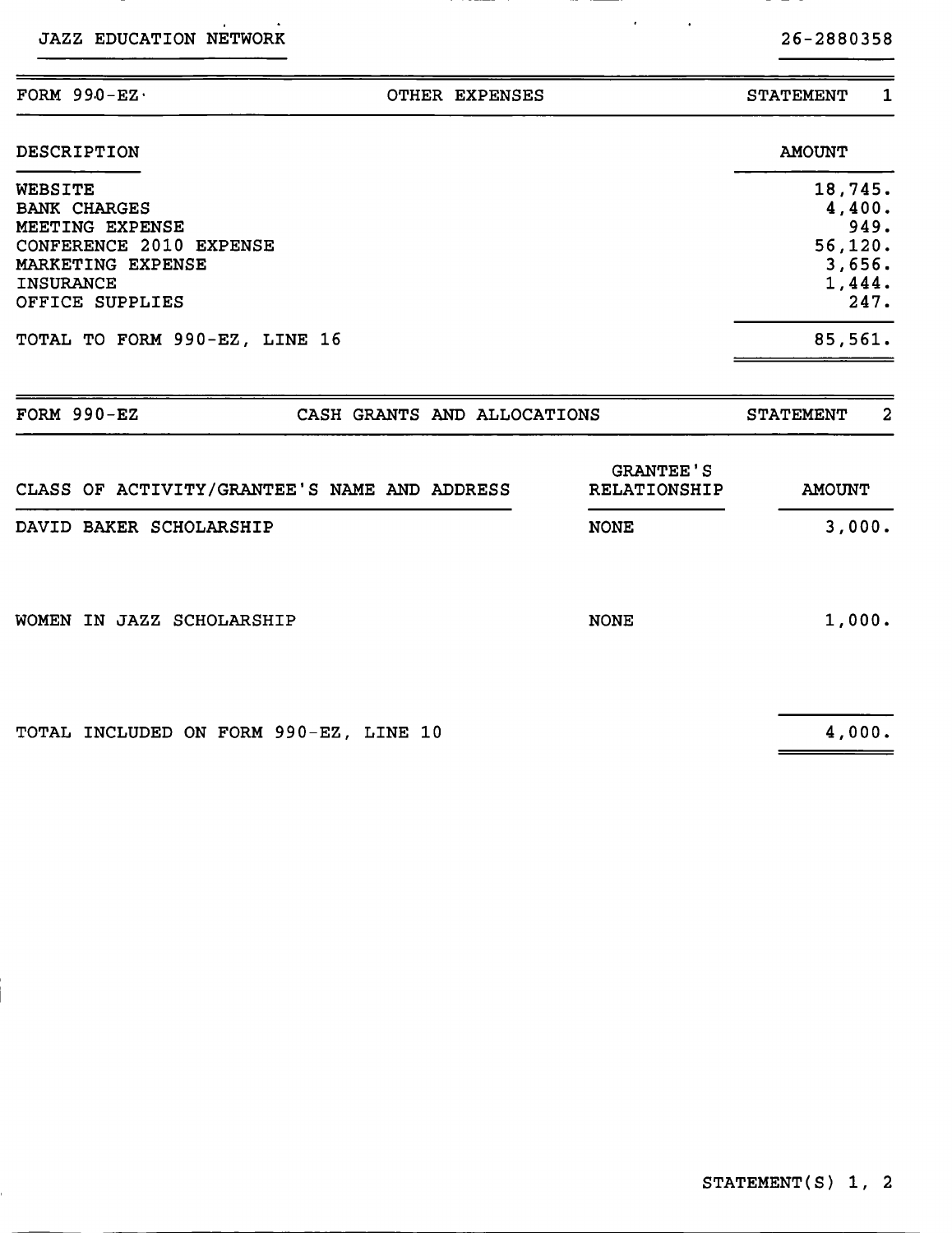$\mathcal{A}^{\text{max}}_{\text{max}}$  and  $\mathcal{A}^{\text{max}}_{\text{max}}$ 

\_\_\_\_\_

| $FORM 990 - EZ$ |  | INFORMATION REGARDING TRANSFERS<br>ASSOCIATED WITH PERSONAL BENEFIT CONTRACTS                                         | STATEMENT |  |  |  | - 3 |
|-----------------|--|-----------------------------------------------------------------------------------------------------------------------|-----------|--|--|--|-----|
|                 |  | A) DID THE ORGANIZATION, DURING THE YEAR, RECEIVE ANY FUNDS,<br>DIRECTLY OR INDIRECTLY, TO PAY PREMIUMS ON A PERSONAL |           |  |  |  |     |

| DIRECTLY OR INDIRECTLY, TO PAY PREMIUMS ON A PERSONAL |  |  |  |  |  |  |  |  |  |  |  |  |  |
|-------------------------------------------------------|--|--|--|--|--|--|--|--|--|--|--|--|--|
|                                                       |  |  |  |  |  |  |  |  |  |  |  |  |  |
|                                                       |  |  |  |  |  |  |  |  |  |  |  |  |  |
|                                                       |  |  |  |  |  |  |  |  |  |  |  |  |  |

B) DID THE ORGANIZATION, DURING THE YEAR, PAY PREMIUMS, DIRECTLY OR INDIRECTLY, ON A PERSONAL BENEFIT CONTRACT? . . [ ] YES [X] NO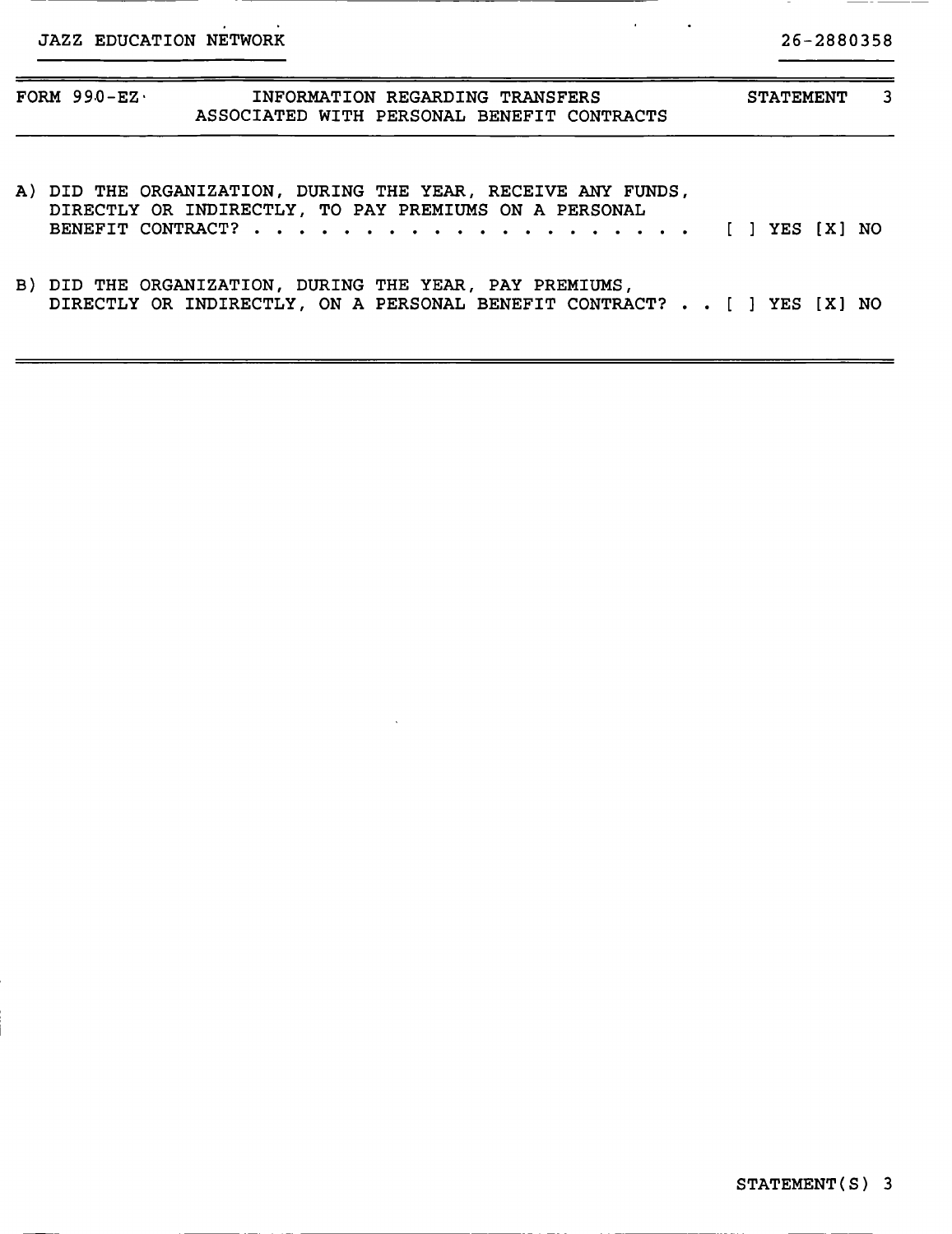| <b>JAZZ EDUCATION NETWORK</b> |  |
|-------------------------------|--|
|-------------------------------|--|

 $\mathcal{A}^{\text{max}}_{\text{max}}$ 

| FORM 990-EZ. PART IV - LIST OF OFFICERS, DIRECTORS, STATEMENT 4                 | TRUSTEES AND KEY EMPLOYEES                                               |    |                              |    |  |
|---------------------------------------------------------------------------------|--------------------------------------------------------------------------|----|------------------------------|----|--|
| NAME AND ADDRESS                                                                | TITLE AND COMPEN- BEN PLAN EXPENSE<br>AVRG HRS/WK SATION CONTRIB ACCOUNT |    | <b>EMPLOYEE</b>              |    |  |
| MARY JO PAPICH, 1601 OAKWOOD #101, PRESIDENT<br>HIGHLAND PARK, IL 60035         | 20.00                                                                    |    | 0.00                         | 0. |  |
| LOU FISCHER, 5940 CARNEGIE COVE CT., PRESIDENT-ELECT<br>COLUMBUS, OH 43213      | 20.00                                                                    |    | 0. 0.                        | 0. |  |
| JOHN CLAYTON, 2876 ST. JAMES PLACE, VICE PRESIDENT<br>ALTADENA, CA 91001        | 3.00                                                                     | 0. | 0.                           | 0. |  |
| ANDREW SURMANI, 1379 OAKRIDGE COURT, TREASURER<br>THOUSAND OAKS, CA 91362       | 20.00                                                                    | 0. | 0.                           | 0. |  |
| JACKIE HARRIS, 1270 5TH AVENUE, SECRETARY<br>SUITE 8L, NEW YORK, NY 10029       | 4.00                                                                     | 0. | 0.                           | 0. |  |
| <b>JIM WIDNER</b><br>127 BOUQUET CT., O'FALLON, MO 63368                        | <b>DIRECTOR</b><br>4.00                                                  | 0. | 0.                           | 0. |  |
| STEVE CRISSINGER, 5322 RIFLE DR., DIRECTOR<br>CANAL WINCHESTER, OH 43110        | 20.00                                                                    | 0. | 0.                           | 0. |  |
| WILLARD JENKINS, 2303 ROCKLAND DIRECTOR<br>AVENUE, ROCKVILLE, MD 20851          | 1.00                                                                     |    | 0.<br>$0.$ The set of $\sim$ | 0. |  |
| BRUCE SILVA, 3504 WATERCHASE WAY, DIRECTOR<br>JACKSONVILLE, FL 32224            | 3.00                                                                     |    | 0.<br>0.                     | 0. |  |
| MELODY BALICKI, 2447 CONCORD DRIVE, DIRECTOR<br>WOODRIDGE, IL 60517             | 0.00                                                                     | 0. | 0.                           | 0. |  |
| PAUL CHIARAVALLE, 600 S MICHIGAN DIRECTOR<br>AVE, COLUMBIA COLLEGE, CHICAGO, IL | 3.00                                                                     | 0. | 0.                           | 0. |  |
| <b>RUBEN ALVAREZ</b><br>7026 W. 43RD ST., STICKNEY, IL 60402                    | <b>DIRECTOR</b><br>3.00                                                  | 0. | 0.                           | 0. |  |
| PARIS RUTHERFORD<br>2913 BRISTOL ST., DENTON, TX 76209                          | <b>DIRECTOR</b><br>3.00                                                  | 0. | $\mathbf{0}$ .               | 0. |  |
| <b>BOB SINICROPE</b><br>170 CENTRE STREET, MILTON, MA 02186                     | <b>DIRECTOR</b><br>3.00                                                  | 0. | 0.                           | 0. |  |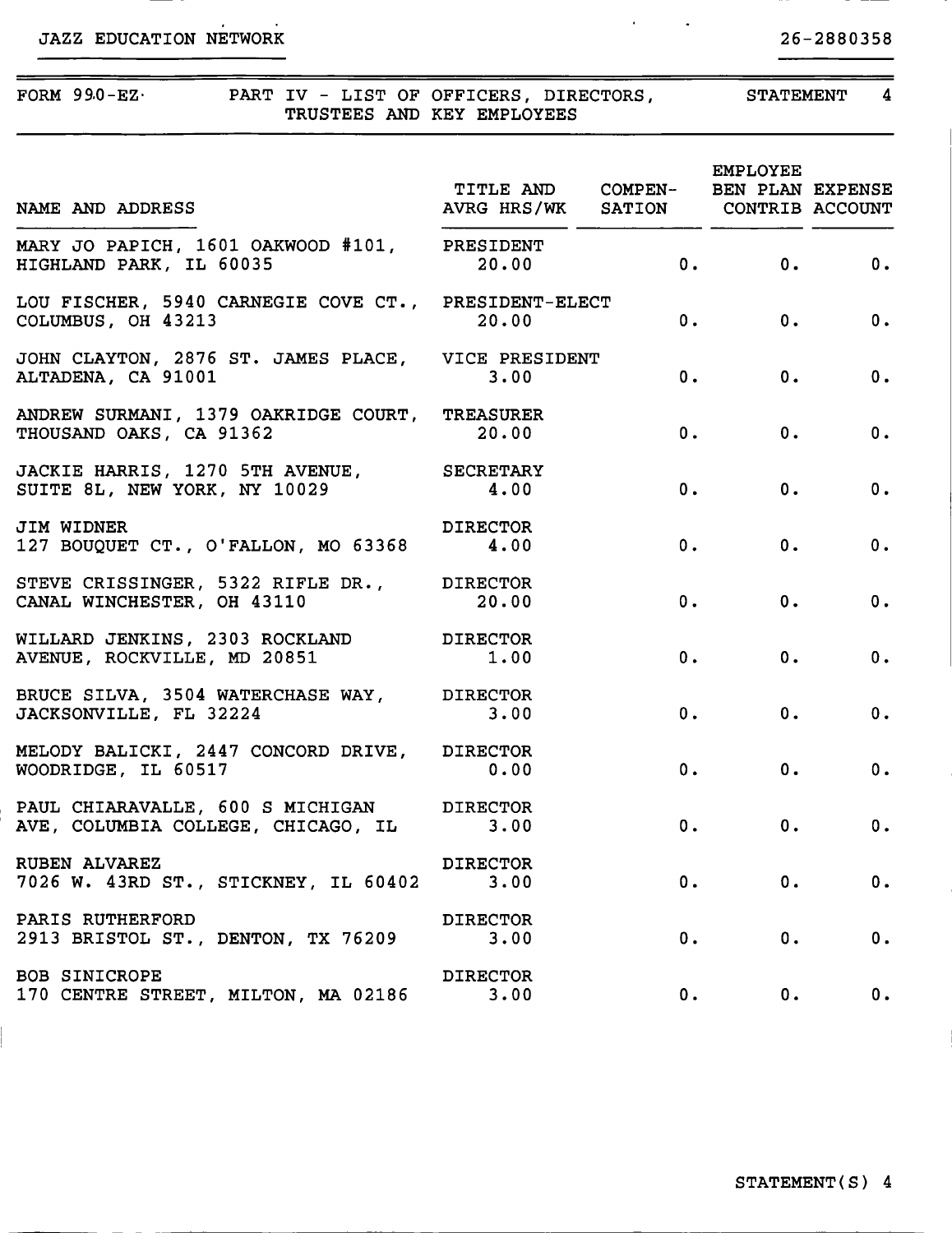| <b>JAZZ EDUCATION NETWORK</b>                                         |                         |    |    | 26-2880358     |
|-----------------------------------------------------------------------|-------------------------|----|----|----------------|
| RICK KESSELL, 21 HIGHLAND CIRCLE,<br>SUITE 1, NEEDHAM, MA             | <b>DIRECTOR</b><br>3.00 | 0. | 0. | 0.             |
| JOSE DIAZ<br>PO BOX 680364, HOUSTON, TX 77268                         | <b>DIRECTOR</b><br>3.00 | 0. | 0. | 0.             |
| JOHN WITTMAN, 39 W JACKSON PLACE,<br>SUITE 150, INDIANAPLIS, IN 46225 | <b>DIRECTOR</b><br>1.50 | 0. | 0. | 0.             |
| TERELL STAFFORD<br>7 BRAMER DRIVE, PRINCETON, NJ 08540                | <b>DIRECTOR</b><br>1.50 | 0. | 0. | $\mathbf{0}$ . |
| TOTALS INCLUDED ON FORM 990-EZ, PART IV                               |                         | 0. | 0. | 0.             |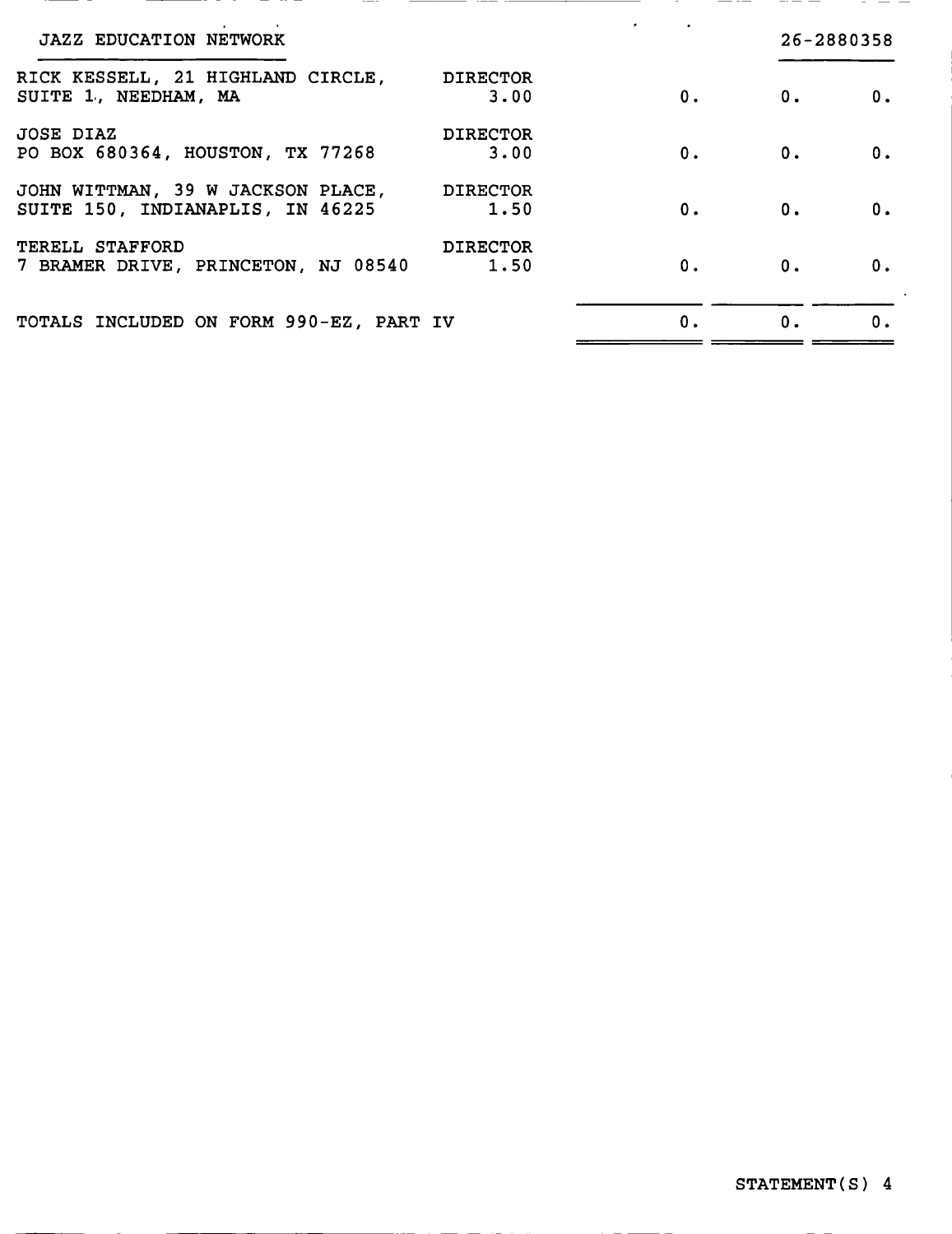$\bullet$ 

 $\sim$ 

JAZZ EDUCATION NETWORK CONFERENCE - A GATHERING OF JAZZ EDUCATORS, PERFORMERS, CLINICIANS, INDUSTRY AND ENTHUSIASTS FOR <sup>3</sup> DAYS OF CONCERTS, CLINICS/WORKSHOPS, EXHIBITS AND JAM SESSIONS.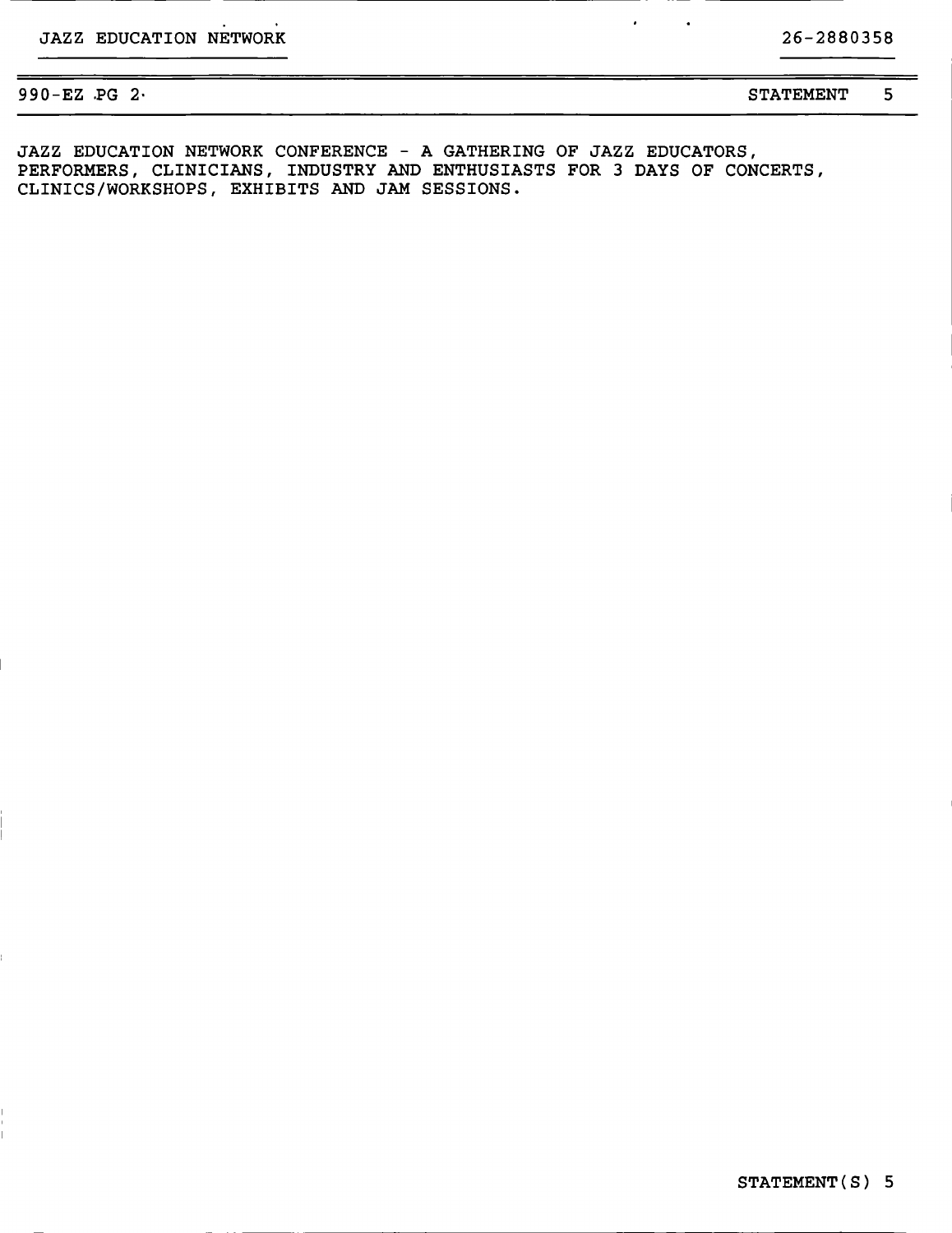JAZZ EDUCATION NETWORK 36-2880358

| 990-EZ .PG | $\mathbf{2} \cdot$ |
|------------|--------------------|
|------------|--------------------|

990-EZ PG 2- STATEMENT 6

JAZZ TEACHER TRAINING - THROUGH A COLLABORATION WITH MUSIC FOR ALL, A PRESENTATION IS MADE AT THE MFA/JEN SUMMER SYMPOSIUM IN JUNE EACH YEAR. ADDITIONAL TEACHER TRAINING IS DONE THROUGH CLINICS AND WORKSHOPS.

 $\qquad \qquad - \qquad - \qquad -$ 

 $\mathcal{A}^{\text{max}}$  and  $\mathcal{A}^{\text{max}}$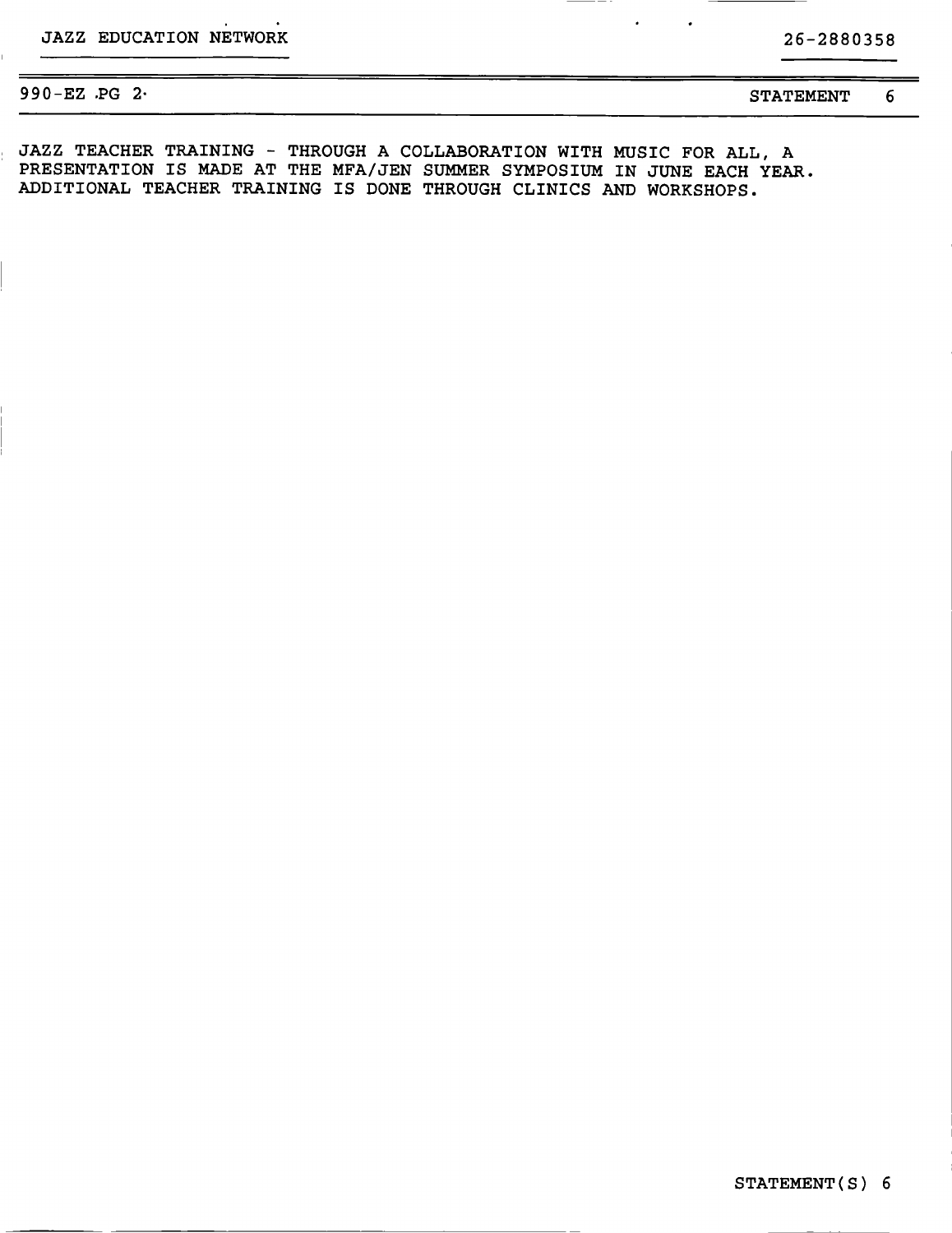i.

990-EZ PG 2.

TO SERVE THE JAZZ ARTS COMMUNITY BY ADVANCING EDUCATION, PROMOTING PERFORMANCES AND DEVELOPING NEW AUDIENCES.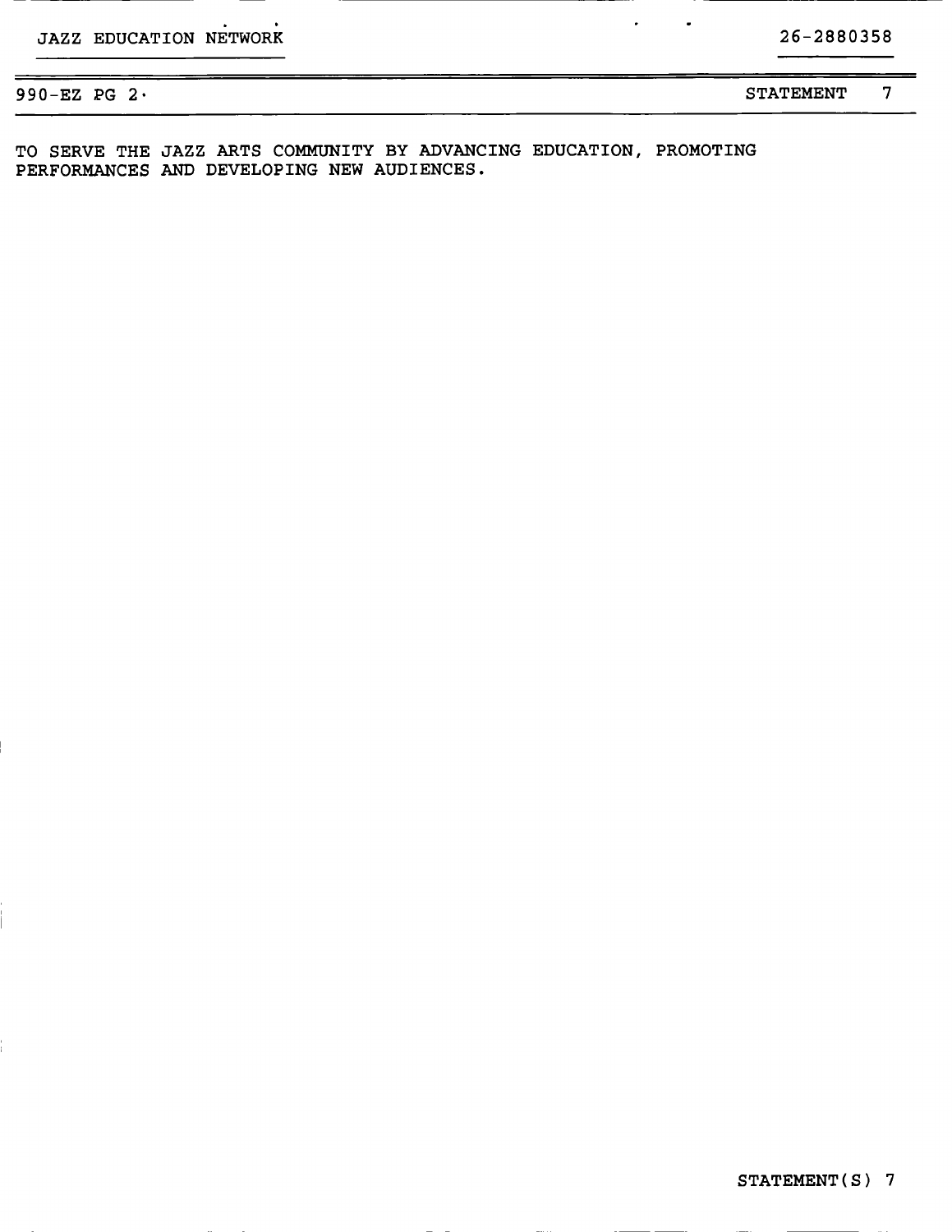| <b>JAZZ EDUCATION NETWORK</b>                                                                                               |                        | 26-2880358    |                  |    |
|-----------------------------------------------------------------------------------------------------------------------------|------------------------|---------------|------------------|----|
| FORM $99.0 - EZ$                                                                                                            | OTHER PROGRAM SERVICES |               | <b>STATEMENT</b> | -8 |
| DESCRIPTION                                                                                                                 |                        | <b>GRANTS</b> | <b>EXPENSES</b>  |    |
| STUDENT COMPOSITION SHOWCASE PROJECT<br>THE JENEROSITY PROJECT<br>JOHN LAPORTA AWARD<br>CONFERENCE COVER DESIGN COMPETITION |                        |               |                  |    |
| TOTAL TO FORM 990-EZ, LINE 31                                                                                               |                        |               |                  |    |

 $-$ 

\_\_

 $-$ 

 $\sim 10$